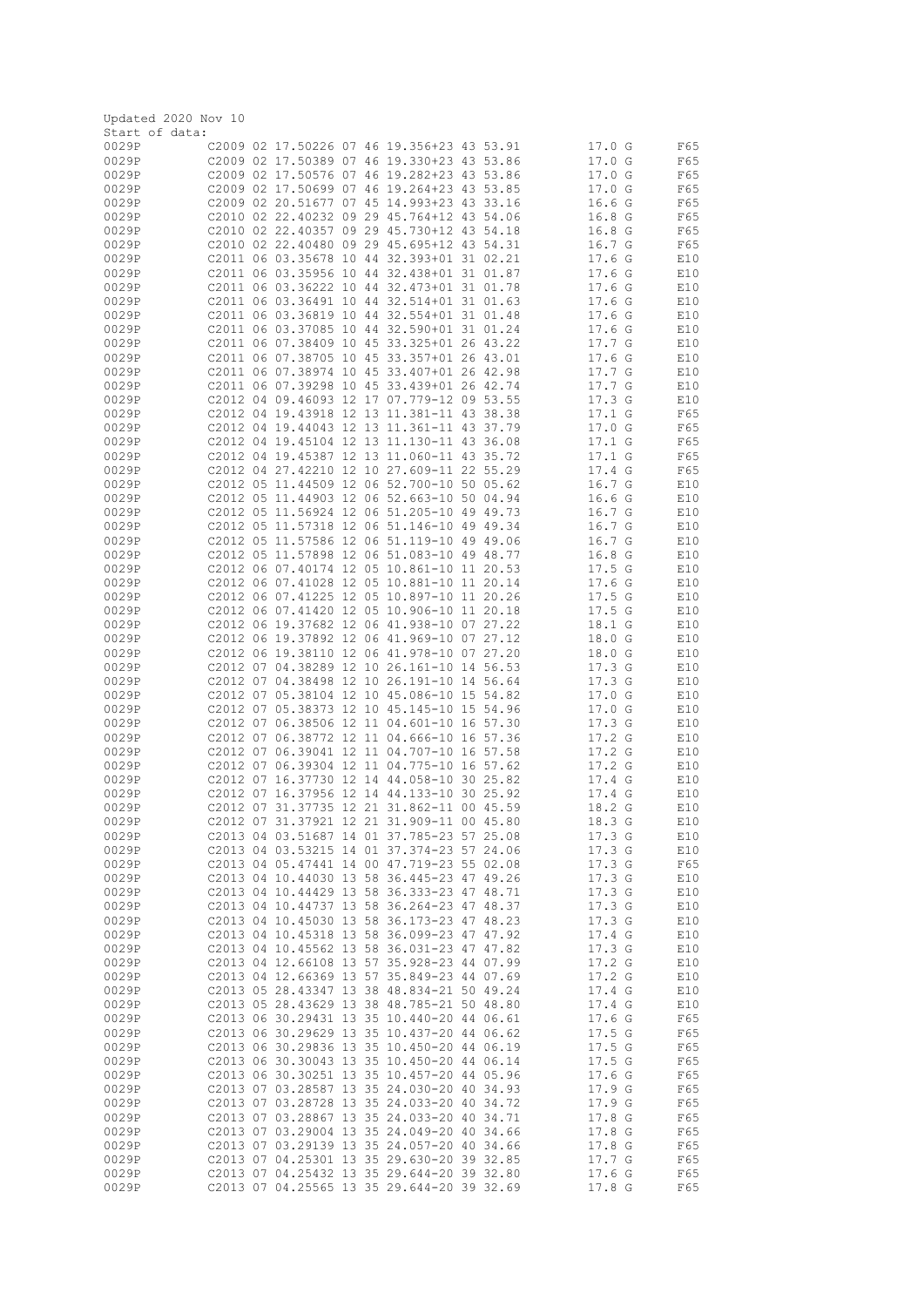| 0029P |          |    |                         |       |    | C2013 07 04.25689 13 35 29.656-20 39 32.60 |    |          | 17.7 G            |   | F65 |
|-------|----------|----|-------------------------|-------|----|--------------------------------------------|----|----------|-------------------|---|-----|
| 0029P |          |    |                         |       |    | C2013 07 04.25821 13 35 29.659-20 39 32.50 |    |          | 17.8              | G | F65 |
| 0029P |          |    |                         |       |    | 02013 07 09.26600 13 36 07.836-20 35 01.92 |    |          | 17.7 G            |   | F65 |
|       |          |    |                         |       |    |                                            |    |          |                   |   |     |
| 0029P | C2013 07 |    |                         |       |    | 09.26732 13 36 07.850-20 35 01.83          |    |          | 17.7 G            |   | F65 |
| 0029P |          |    |                         |       |    | C2013 07 13.31686 13 36 49.865-20 32 25.95 |    |          | 18.0 G            |   | F65 |
| 0029P | C2013 07 |    |                         |       |    | 13.31816 13 36 49.880-20 32 25.92          |    |          | 18.2 G            |   | F65 |
|       |          |    |                         |       |    |                                            |    |          |                   |   |     |
| 0029P |          |    |                         |       |    | C2013 07 13.32009 13 36 49.902-20 32 25.96 |    |          | 18.1 G            |   | F65 |
| 0029P | C2013 07 |    |                         |       |    | 13.32218 13 36 49.925-20 32 25.86          |    |          | 17.9 G            |   | F65 |
| 0029P |          |    |                         |       |    | C2013 07 13.32426 13 36 49.946-20 32 25.76 |    |          | 18.1 G            |   | F65 |
|       |          |    |                         |       |    |                                            |    |          |                   |   |     |
| 0029P | C2013 07 |    | 15.29263 13             |       |    | 37 13.924-20 31 30.54                      |    |          | 17.1 G            |   | F65 |
| 0029P |          |    |                         |       |    | C2014 08 06.35596 15 20 15.713-27 49 42.98 |    |          | 17.6 <sub>G</sub> |   | E10 |
| 0029P | C2014 08 |    |                         |       |    | 06.35759 15 20 15.729-27 49 42.89          |    |          | 17.6 <sub>G</sub> |   | E10 |
| 0029P |          |    |                         |       |    | C2014 08 06.41849 15 20 16.375-27 49 38.80 |    |          | 17.5G             |   |     |
|       |          |    |                         |       |    |                                            |    |          |                   |   | E10 |
| 0029P |          |    | C2014 08 06.41908 15 20 |       |    | 16.382-27 49 38.79                         |    |          | 17.5G             |   | E10 |
| 0029P |          |    |                         |       |    | C2014 08 14.46045 15 22 07.650-27 42 15.14 |    |          | 17.9 <sub>g</sub> |   | E10 |
| 0029P | C2014 08 |    | 29.36420                | 15 27 |    | $20.323 - 27$                              | 35 | 41.60    | 17.0 G            |   | E10 |
|       |          |    |                         |       |    |                                            |    |          |                   |   |     |
| 0029P |          |    |                         |       |    | C2014 08 29.36584 15 27 20.370-27 35 41.56 |    |          | 17.0 G            |   | E10 |
| 0029P | C2014 08 |    | 29.36746 15 27          |       |    | $20.420 - 27$                              |    | 35 41.45 | 17.0 G            |   | E10 |
| 0029P |          |    |                         |       |    | C2014 08 29.36908 15 27 20.443-27 35       |    | 41.47    | 17.0 G            |   | E10 |
| 0029P | C2014    | 08 | 31,36650                | 15 28 |    | 12.242-27                                  | 35 | 29.53    | 17.2 G            |   | E10 |
|       |          |    |                         |       |    |                                            |    |          |                   |   |     |
| 0029P |          |    | C2014 08 31.36814 15 28 |       |    | 12.287-27 35 29.55                         |    |          | 17.2 <sub>G</sub> |   | E10 |
| 0029P | C2014 08 |    | 31.36976 15 28          |       |    | 12.332-27                                  |    | 35 29.49 | 17.2 G            |   | E10 |
| 0029P |          |    |                         |       |    | C2014 09 04.42802 15 30 04.277-27 35       |    | 33.27    | 17.8 G            |   | E10 |
| 0029P |          |    | C2014 09 07.44207       | 15 31 |    | $33.063 - 27$                              | 35 | 59.58    | 17.9G             |   | E10 |
|       |          |    |                         |       |    |                                            |    |          |                   |   |     |
| 0029P |          |    |                         |       |    | C2014 09 07.44299 15 31 33.088-27 35       |    | 59.42    | 17.8 <sub>G</sub> |   | E10 |
| 0029P |          |    |                         |       |    | C2014 09 08.44040 15 32 03.500-27 36 12.65 |    |          | 17.7G             |   | E10 |
| 0029P |          |    | C2014 09 09.36956 15 32 |       |    | 32.304-27 36 26.69                         |    |          | 17.6 <sub>g</sub> |   | E10 |
|       |          |    |                         |       |    |                                            |    |          |                   |   |     |
| 0029P |          |    | C2014 09 09.37049 15 32 |       |    | 32.327-27                                  |    | 36 26.75 | 17.7 G            |   | E10 |
| 0029P |          |    |                         |       |    | C2014 09 09.37140 15 32 32.355-27 36 26.74 |    |          | 17.7 G            |   | E10 |
| 0029P | C2014 09 |    | 10.37925 15             |       | 33 | 04.054-27                                  |    | 36 43.85 | 17.9              | G | E10 |
| 0029P |          |    |                         |       |    | 02014 09 10.38018 15 33 04.085-27 36 43.78 |    |          | 17.8 G            |   | E10 |
|       |          |    |                         |       |    |                                            |    |          |                   |   |     |
| 0029P | C2014    | 09 | 11,40479 15 33          |       |    | $36.815 - 27$                              |    | 37 03.23 | 17.6 <sub>G</sub> |   | E10 |
| 0029P |          |    |                         |       |    | C2014 09 11.40573 15 33 36.841-27 37 03.26 |    |          | 17.6 <sub>g</sub> |   | E10 |
| 0029P |          |    |                         |       |    | C2014 09 11.40664 15 33 36.873-27          |    | 37 03.28 | 17.6 <sub>g</sub> |   | E10 |
| 0029P |          |    |                         |       |    | C2014 09 12.36693 15 34 08.042-27 37 23.61 |    |          |                   |   |     |
|       |          |    |                         |       |    |                                            |    |          | 17.7G             |   | E10 |
| 0029P |          |    |                         |       |    | C2014 09 12.36787 15 34 08.073-27          |    | 37 23.61 | 17.7              | G | E10 |
| 0029P |          |    |                         |       |    | C2014 09 12.36878 15 34 08.100-27 37 23.62 |    |          | 17.8              | G | E10 |
| 0029P |          |    |                         |       |    | C2014 09 13.40459 15 34 42.201-27          |    | 37 47.35 | 16.5              | G | E10 |
|       |          |    |                         |       |    |                                            |    |          |                   |   |     |
| 0029P |          |    |                         |       |    | C2014 09 13.40553 15 34 42.231-27 37       |    | 47.36    | 16.5              | G | E10 |
| 0029P |          |    | C2014 09 13.40644 15    |       |    | 34 42.262-27                               | 37 | 47.38    | 16.5              | G | E10 |
| 0029P |          |    | C2014 09 17.41466 15    |       |    | 36 59.033-27 39 38.75                      |    |          | 17.7 G            |   | E10 |
| 0029P |          |    | C2014 09 17.41627 15    |       |    | 36 59.079-27                               |    | 39 38.92 | 17.7              | G | E10 |
|       |          |    |                         |       |    |                                            |    |          |                   |   |     |
| 0029P | C2014 09 |    | 28.38387 15             |       |    | 43 50.104-27                               |    | 47 08.27 | 17.5              | G | E10 |
| 0029P | C2014    |    | 09 28.38523 15          |       |    | 43 50.155-27                               |    | 47 08.25 | 17.5              | G | E10 |
| 0029P |          |    | C2014 09 28.38655 15    |       |    | 43 50.194-27                               |    | 47 08.17 | 17.5G             |   | E10 |
| 0029P |          |    |                         |       |    | C2014 09 28.38789 15 43 50.253-27          |    | 47 08.46 | 17.5              | G | E10 |
|       |          |    |                         |       |    |                                            |    |          |                   |   |     |
| 0029P | C2014 09 |    |                         |       |    | 28.39318 15 43 50.485-27                   | 47 | 08.66    | 17.5G             |   | E10 |
| 0029P |          |    | C2014 10 07.37874 15    |       |    | 50 03.159-27                               | 55 | 31.75    | 17.1              | G | E10 |
| 0029P |          |    |                         |       |    | C2014 10 07.38002 15 50 03.231-27          |    | 55 31.92 | 17.2 <sub>G</sub> |   | E10 |
| 0029P |          |    |                         |       |    | C2014 10 07.38128 15 50 03.278-27 55 31.92 |    |          | 17.2 G            |   | E10 |
|       |          |    |                         |       |    |                                            |    |          |                   |   |     |
| 0029P |          |    |                         |       |    | C2015 02 25.63634 17 44 10.262-30 44 51.71 |    |          | 17.7 G            |   | F65 |
| 0029P |          |    |                         |       |    | C2015 05 24.61021 17 48 28.401-31 48 18.44 |    |          | 16.7 G            |   | E10 |
| 0029P |          |    |                         |       |    | C2015 05 24.61216 17 48 28.344-31 48 18.39 |    |          | 16.7 G            |   | E10 |
| 0029P |          |    |                         |       |    | C2015 05 25.54847 17 48 03.179-31 48 20.20 |    |          | 16.9 G            |   | E10 |
|       |          |    |                         |       |    |                                            |    |          |                   |   |     |
| 0029P |          |    |                         |       |    | C2015 06 02.40034 17 44 18.493-31 47 26.24 |    |          | 16.8 G            |   | F65 |
| 0029P |          |    |                         |       |    | C2015 06 02.40193 17 44 18.448-31 47 26.25 |    |          | 16.7 G            |   | F65 |
| 0029P |          |    |                         |       |    | C2015 06 03.53596 17 43 44.332-31 47 06.12 |    |          | 16.8 <sub>G</sub> |   | E10 |
| 0029P |          |    |                         |       |    | C2015 06 05.39304 17 42 47.723-31 46 30.40 |    |          | 17.0 <sub>G</sub> |   | F65 |
|       |          |    |                         |       |    | C2015 06 05.39463 17 42 47.675-31 46 30.45 |    |          | 17.0 G            |   |     |
| 0029P |          |    |                         |       |    |                                            |    |          |                   |   | F65 |
| 0029P |          |    |                         |       |    | C2015 06 06.41616 17 42 16.166-31 46 06.78 |    |          | 16.9 <sub>G</sub> |   | F65 |
| 0029P |          |    |                         |       |    | C2015 06 06.41774 17 42 16.118-31 46 06.68 |    |          | 16.9 G            |   | F65 |
| 0029P |          |    |                         |       |    | C2015 06 07.47493 17 41 43.254-31 45 39.87 |    |          | 16.9 <sub>G</sub> |   | F65 |
| 0029P |          |    |                         |       |    |                                            |    |          | 16.8 <sub>G</sub> |   |     |
|       |          |    |                         |       |    | C2015 06 07.47651 17 41 43.196-31 45 39.79 |    |          |                   |   | F65 |
| 0029P |          |    |                         |       |    | C2015 06 08.66709 17 41 05.961-31 45 05.13 |    |          | 17.0 G            |   | E10 |
| 0029P |          |    |                         |       |    | C2015 06 08.66872 17 41 05.913-31 45 05.09 |    |          | 17.0 G            |   | E10 |
| 0029P |          |    |                         |       |    | C2015 06 09.43418 17 40 41.989-31 44 41.78 |    |          | 16.9 G            |   | E10 |
| 0029P |          |    |                         |       |    | C2015 06 11.52004 17 39 35.887-31 43 33.59 |    |          | 16.9 G            |   | F65 |
|       |          |    |                         |       |    |                                            |    |          |                   |   |     |
| 0029P |          |    |                         |       |    | C2015 06 11.52162 17 39 35.819-31 43 33.48 |    |          | 16.9 <sub>G</sub> |   | F65 |
| 0029P |          |    |                         |       |    | C2015 06 13.49681 17 38 33.057-31 42 17.13 |    |          | 17.0 G            |   | E10 |
| 0029P |          |    |                         |       |    | C2015 06 13.49838 17 38 33.005-31 42 17.12 |    |          | 17.0 G            |   | E10 |
|       |          |    |                         |       |    |                                            |    |          |                   |   |     |
| 0029P |          |    |                         |       |    | C2015 06 14.47187 17 38 01.915-31 41 36.72 |    |          | 16.8 G            |   | E10 |
| 0029P |          |    |                         |       |    | C2015 06 14.47345 17 38 01.879-31 41 36.73 |    |          | 16.9 <sub>G</sub> |   | E10 |
| 0029P |          |    |                         |       |    | C2015 06 19.43200 17 35 23.212-31 37 40.63 |    |          | 16.7 G            |   | F65 |
| 0029P |          |    |                         |       |    | C2015 06 19.43358 17 35 23.165-31 37 40.56 |    |          | 16.7 G            |   | F65 |
|       |          |    |                         |       |    | C2015 06 22.41798 17 33 48.393-31 34 51.81 |    |          |                   |   |     |
| 0029P |          |    |                         |       |    |                                            |    |          | 16.7 G            |   | F65 |
| 0029P |          |    |                         |       |    | C2015 06 22.41955 17 33 48.345-31 34 51.71 |    |          | 16.7 G            |   | F65 |
| 0029P |          |    |                         |       |    | C2015 06 23.41178 17 33 17.076-31 33 51.49 |    |          | 16.8 <sub>G</sub> |   | F65 |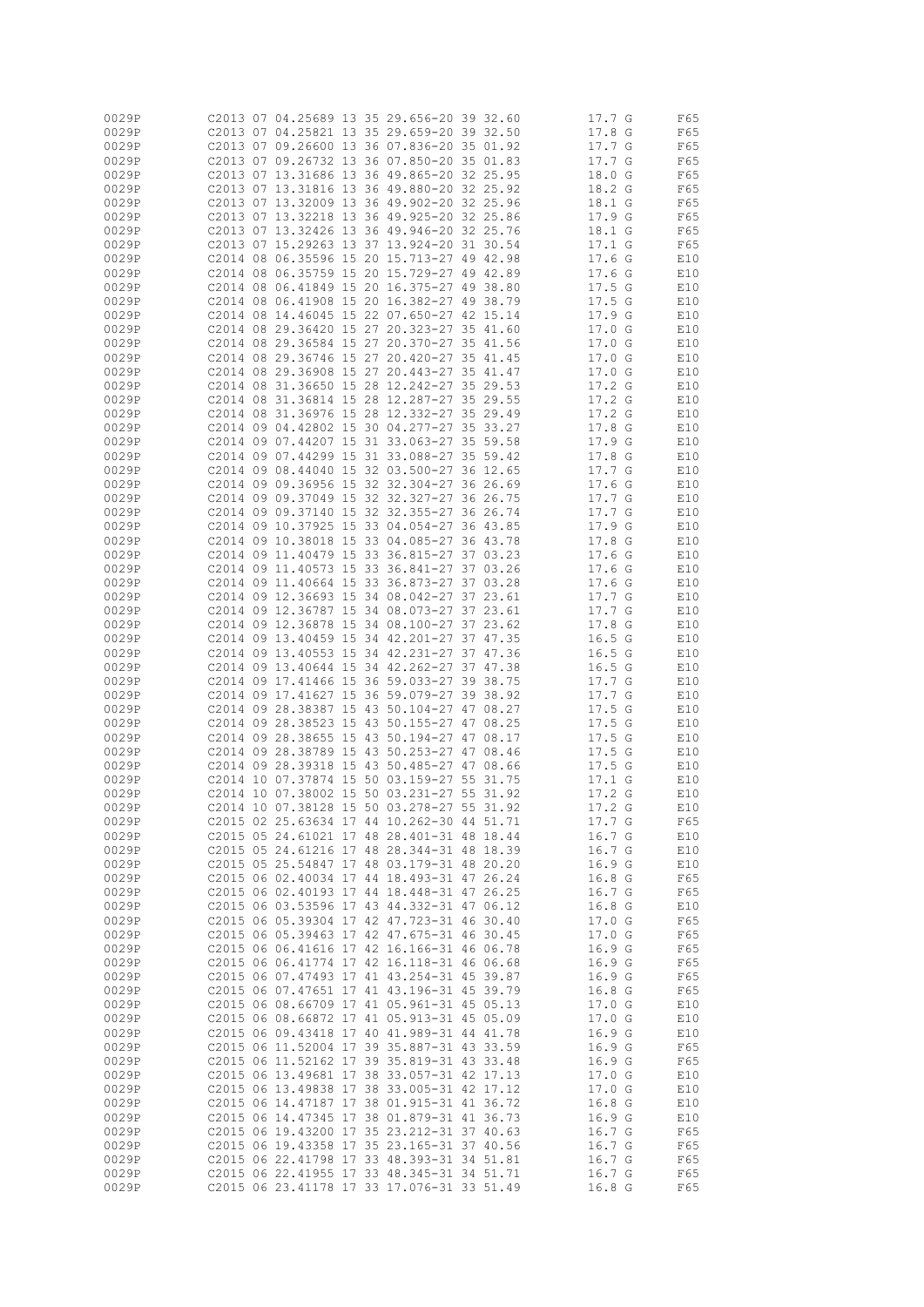| 0029P |          |                         |  | C2015 06 23.41338 17 33 17.025-31 33 51.41 |          | 16.8 <sub>G</sub> | F65 |  |
|-------|----------|-------------------------|--|--------------------------------------------|----------|-------------------|-----|--|
| 0029P |          |                         |  | C2015 06 26.43180 17 31 42.907-31 30 35.96 |          | 16.6 <sub>G</sub> | F65 |  |
| 0029P |          |                         |  | C2015 06 27.33111 17 31 15.306-31 29 34.23 |          | 16.9 G            | F65 |  |
|       |          |                         |  |                                            |          |                   |     |  |
| 0029P |          |                         |  | C2015 06 27.33268 17 31 15.257-31 29 34.11 |          | 16.9 G            | F65 |  |
| 0029P |          |                         |  | C2015 06 27.44962 17 31 11.587-31 29 26.08 |          | 16.9 <sub>g</sub> | F65 |  |
| 0029P |          |                         |  | C2015 06 27.45119 17 31 11.532-31 29 25.90 |          | 16.8 <sub>G</sub> | F65 |  |
|       |          |                         |  |                                            |          |                   |     |  |
| 0029P |          |                         |  | C2015 06 29.45966 17 30 10.481-31 27 02.27 |          | 17.0 G            | F65 |  |
| 0029P |          |                         |  | C2015 06 29.46124 17 30 10.428-31 27 02.14 |          | 17.0 G            | F65 |  |
| 0029P |          |                         |  | C2015 06 30.37871 17 29 42.960-31 25 54.20 |          | 17.1 G            | F65 |  |
|       |          |                         |  |                                            |          |                   |     |  |
| 0029P |          |                         |  | C2015 06 30.38028 17 29 42.919-31 25 54.06 |          | 17.3 <sub>G</sub> | F65 |  |
| 0029P |          |                         |  | C2015 07 02.33404 17 28 45.176-31 23 24.25 |          | 16.8 G            | F65 |  |
| 0029P |          |                         |  | C2015 07 02.33562 17 28 45.128-31 23 24.14 |          | 16.7 G            | F65 |  |
|       |          |                         |  |                                            |          |                   |     |  |
| 0029P |          |                         |  | C2015 07 03.37441 17 28 14.875-31 22 01.91 |          | 17.0 G            | F65 |  |
| 0029P |          |                         |  | C2015 07 09.33823 17 25 29.156-31 13 37.61 |          | 16.6 <sub>G</sub> | F65 |  |
| 0029P |          |                         |  | C2015 07 09.33980 17 25 29.106-31 13 37.48 |          | 16.6 <sub>G</sub> | F65 |  |
|       |          |                         |  |                                            |          |                   |     |  |
| 0029P |          |                         |  | C2016 03 30.62956 19 45 44.861-25 37 10.45 |          | 17.7 G            | F65 |  |
| 0029P |          |                         |  | C2016 03 31.64187 19 46 12.728-25 36 07.69 |          | 17.6 <sub>G</sub> | F65 |  |
| 0029P |          |                         |  | C2016 04 02.63610 19 47 05.912-25 34 07.90 |          | 17.6 <sub>G</sub> | F65 |  |
|       |          |                         |  |                                            |          |                   |     |  |
| 0029P |          |                         |  | C2016 04 02.63734 19 47 05.942-25 34 07.86 |          | 17.7 G            | F65 |  |
| 0029P |          |                         |  | C2016 04 02.63855 19 47 05.973-25          | 34 07.78 | 17.6 <sub>G</sub> | F65 |  |
| 0029P |          |                         |  | C2016 04 03.62584 19 47 31.451-25 33 10.31 |          | 17.6 <sub>G</sub> | F65 |  |
| 0029P |          | C2016 04 03.62705 19 47 |  | 31.478-25                                  | 33 10.37 | 17.6 <sub>G</sub> | F65 |  |
|       |          |                         |  |                                            |          |                   |     |  |
| 0029P |          |                         |  | C2016 04 03.62827 19 47 31.510-25 33 10.33 |          | 17.6 <sub>G</sub> | F65 |  |
| 0029P |          |                         |  | C2016 04 10.58494 19 50 14.290-25 27 04.21 |          | 17.7 G            | F65 |  |
| 0029P |          |                         |  | C2016 04 14.57855 19 51 34.059-25 24 06.62 |          | 17.6 <sub>G</sub> | F65 |  |
|       |          |                         |  |                                            |          |                   |     |  |
| 0029P |          |                         |  | C2016 06 05.46332 19 52 11.044-25 23 26.36 |          | 17.1 G            | F65 |  |
| 0029P |          |                         |  | C2016 06 05.46488 19 52 11.013-25 23 26.40 |          | 17.1 G            | F65 |  |
| 0029P |          |                         |  | C2016 06 10.47804 19 50 36.944-25 26 21.76 |          | 16.4 G            | F65 |  |
|       |          |                         |  |                                            |          |                   |     |  |
| 0029P |          |                         |  | C2016 06 10.49055 19 50 36.688-25 26 22.31 |          | 16.4 G            | F65 |  |
| 0029P |          | C2016 06 10.49211 19 50 |  | 36.644-25 26 22.41                         |          | 16.4 G            | F65 |  |
| 0029P |          |                         |  | C2016 06 13.41255 19 49 35.180-25 28 10.40 |          | 16.9 G            | F65 |  |
|       |          |                         |  |                                            |          |                   |     |  |
| 0029P |          |                         |  | C2016 06 13.57527 19 49 31.509-25 28 16.56 |          | 17.0 G            | F65 |  |
| 0029P |          |                         |  | C2016 06 19.39088 19 47 15.428-25 31 58.60 |          | 17.0 G            | F65 |  |
| 0029P |          |                         |  | C2016 06 19.39245 19 47 15.394-25 31 58.71 |          | 17.0 G            | F65 |  |
| 0029P |          |                         |  | C2016 06 20.46207 19 46 48.516-25 32 39.83 |          | 16.9G             | F65 |  |
|       |          |                         |  |                                            |          |                   |     |  |
| 0029P |          |                         |  | C2016 06 28.52636 19 43 11.393-25 37 42.64 |          | 16.6 <sub>G</sub> | F65 |  |
| 0029P |          |                         |  | C2016 06 28.52793 19 43 11.341-25 37 42.75 |          | 16.6 <sub>G</sub> | F65 |  |
| 0029P |          |                         |  | C2016 07 01.42461 19 41 47.984-25 39 24.85 |          | 16.4 G            | F65 |  |
|       |          |                         |  |                                            |          |                   |     |  |
| 0029P |          |                         |  | C2016 07 01.42618 19 41 47.955-25 39 24.81 |          | 16.4 <sub>G</sub> | F65 |  |
| 0029P |          |                         |  | C2016 07 06.49312 19 39 16.956-25 42 08.73 |          | 16.7 G            | F65 |  |
| 0029P | C2016 07 |                         |  | 06.49468 19 39 16.906-25 42 08.77          |          | 16.7 <sub>G</sub> | F65 |  |
|       |          |                         |  |                                            |          |                   |     |  |
| 0029P |          |                         |  | C2016 07 07.38071 19 38 50.106-25 42 34.98 |          | 16.8<br>G         | F65 |  |
| 0029P |          |                         |  | C2016 07 08.55554 19 38 14.168-25 43 08.49 |          | 16.3 <sub>G</sub> | F65 |  |
| 0029P |          |                         |  | C2016 07 11.43053 19 36 45.970-25 44 25.01 |          | 16.2 <sub>G</sub> | F65 |  |
| 0029P |          |                         |  | C2016 07 11.43210 19 36 45.927-25 44 25.02 |          | 16.2 <sub>G</sub> | F65 |  |
|       |          |                         |  |                                            |          |                   |     |  |
| 0029P |          |                         |  | C2016 07 11.53231 19 36 42.763-25 44 27.53 |          | 16.2 <sub>G</sub> | F65 |  |
| 0029P |          |                         |  | C2016 07 11.53391 19 36 42.711-25 44 27.40 |          | 16.2 <sub>G</sub> | F65 |  |
| 0029P |          |                         |  | C2016 07 12.33868 19 36 18.039-25 44 46.95 |          | 16.3 <sub>G</sub> | F65 |  |
|       |          |                         |  |                                            |          |                   |     |  |
| 0029P |          |                         |  | C2016 07 12.34024 19 36 18.002-25 44 47.07 |          | 16.3 <sub>G</sub> | F65 |  |
| 0029P |          |                         |  | C2016 07 13.42118 19 35 44.578-25 45 12.14 |          | 16.5 G            | F65 |  |
| 0029P |          |                         |  | C2016 07 13.42274 19 35 44.517-25 45 12.08 |          | 16.5G             | F65 |  |
| 0029P |          |                         |  | C2016 07 14.46281 19 35 12.353-25 45 34.90 |          | 16.5G             |     |  |
|       |          |                         |  |                                            |          |                   | F65 |  |
| 0029P |          |                         |  | C2016 07 14.46437 19 35 12.308-25 45 34.80 |          | 16.6 <sub>G</sub> | F65 |  |
| 0029P |          |                         |  | C2016 07 16.40486 19 34 12.437-25 46 13.53 |          | 16.8 G            | F65 |  |
| 0029P |          |                         |  | C2016 07 16.40642 19 34 12.371-25 46 13.52 |          | 16.8 G            | F65 |  |
|       |          |                         |  |                                            |          |                   |     |  |
| 0029P |          |                         |  | C2016 07 17.33329 19 33 43.858-25 46 30.11 |          | 16.8 G            | F65 |  |
| 0029P |          |                         |  | C2016 07 17.45116 19 33 40.242-25 46 30.60 |          | 16.8 G            | E10 |  |
| 0029P |          |                         |  | C2016 07 17.45271 19 33 40.192-25 46 30.68 |          | 16.8 <sub>G</sub> | E10 |  |
| 0029P |          |                         |  | C2016 07 22.53310 19 31 04.811-25 47 41.31 |          | 16.8 <sub>G</sub> | F65 |  |
|       |          |                         |  |                                            |          |                   |     |  |
| 0029P |          |                         |  | C2016 07 23.49952 19 30 35.705-25 47 50.10 |          | 16.9 <sub>G</sub> | F65 |  |
| 0029P |          |                         |  | C2016 08 10.45003 19 22 22.864-25 46 02.92 |          | 17.2 G            | F65 |  |
| 0029P |          |                         |  | C2016 08 10.45159 19 22 22.824-25 46 02.90 |          | 17.2 <sub>G</sub> | F65 |  |
| 0029P |          |                         |  | C2016 08 13.66322 19 21 08.791-25 44 46.15 |          | 17.1 G            | E10 |  |
|       |          |                         |  |                                            |          |                   |     |  |
| 0029P |          |                         |  | C2016 08 13.66478 19 21 08.755-25 44 46.04 |          | 17.1 G            | E10 |  |
| 0029P |          |                         |  | C2016 08 18.55690 19 19 26.904-25 42 20.08 |          | 16.9 G            | E10 |  |
| 0029P |          |                         |  | C2016 08 18.55777 19 19 26.885-25 42 20.07 |          | 16.9 G            | E10 |  |
|       |          |                         |  |                                            |          |                   |     |  |
| 0029P |          |                         |  | C2016 08 18.55863 19 19 26.872-25 42 20.02 |          | 16.9 G            | E10 |  |
| 0029P |          |                         |  | C2016 08 18.55949 19 19 26.869-25 42 19.89 |          | 16.9 G            | E10 |  |
| 0029P |          |                         |  | C2016 08 19.42464 19 19 10.255-25 41 51.58 |          | 17.0 G            | F65 |  |
| 0029P |          |                         |  | C2016 08 19.42586 19 19 10.233-25 41 51.57 |          | 17.1 G            | F65 |  |
|       |          |                         |  |                                            |          |                   |     |  |
| 0029P |          |                         |  | C2016 08 19.42707 19 19 10.208-25 41 51.50 |          | 17.1 G            | F65 |  |
| 0029P |          |                         |  | C2016 08 20.37009 19 18 52.688-25 41 17.90 |          | 17.2 G            | F65 |  |
| 0029P |          |                         |  | C2016 08 20.37165 19 18 52.664-25 41 17.77 |          | 17.2 G            | F65 |  |
| 0029P |          |                         |  | C2016 09 06.55345 19 15 15.194-25 27 14.56 |          | 17.3 G            | E10 |  |
|       |          |                         |  |                                            |          |                   |     |  |
| 0029P |          |                         |  | C2016 11 05.42115 19 29 31.950-23 54 08.56 |          | 17.6 G            | E10 |  |
| 0029P |          |                         |  | C2016 11 10.23396 19 32 15.009-23 43 56.86 |          | 17.8 G            | F65 |  |
| 0029P |          |                         |  | C2016 11 10.23556 19 32 15.070-23 43 56.61 |          | 17.9 G            | F65 |  |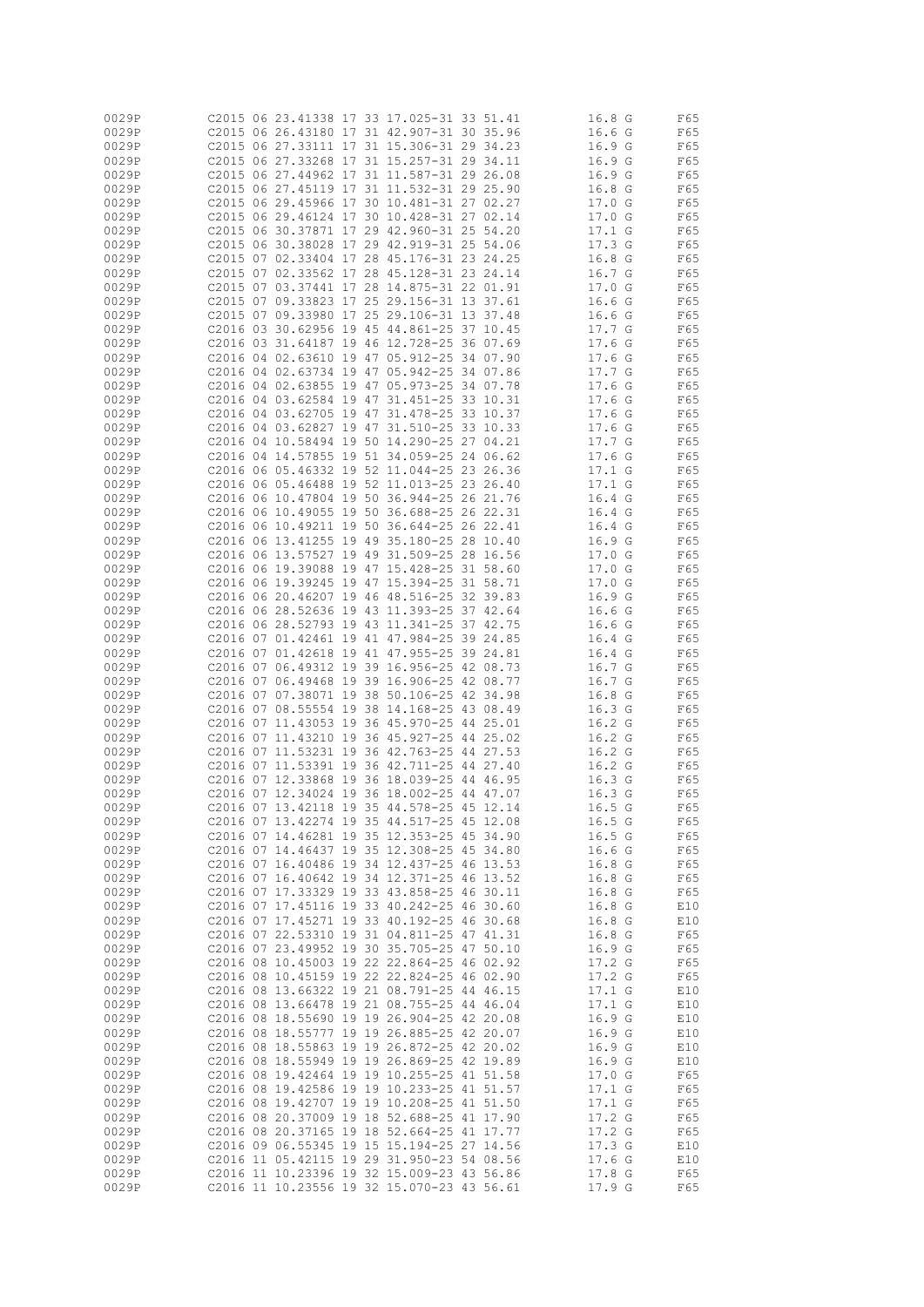| 0029P |                   |                         |  | C2016 11 11.19920 19 32 49.019-23 41 50.98 |    |          | 17.9 G            | F65 |
|-------|-------------------|-------------------------|--|--------------------------------------------|----|----------|-------------------|-----|
| 0029P |                   |                         |  | C2016 11 11.41836 19 32 56.768-23 41 20.87 |    |          | 17.7G             | E10 |
| 0029P |                   |                         |  | C2016 11 11.41992 19 32 56.836-23 41 20.61 |    |          | 17.8<br>G         | E10 |
|       |                   |                         |  |                                            |    |          |                   |     |
| 0029P |                   |                         |  | C2016 11 13.41792 19 34 08.718-23 36 55.85 |    |          | 17.8 G            | E10 |
| 0029P |                   |                         |  | C2016 11 13.41951 19 34 08.775-23 36 55.63 |    |          | 17.8 <sub>G</sub> | E10 |
| 0029P |                   |                         |  | C2016 11 15.42302 19 35 22.581-23 32 25.71 |    |          | 17.8 G            | E10 |
|       |                   |                         |  |                                            |    |          |                   |     |
| 0029P |                   |                         |  | C2016 11 15.42458 19 35 22.649-23 32 25.35 |    |          | 17.8 <sub>G</sub> | E10 |
| 0029P |                   |                         |  | C2016 11 16.42288 19 36 00.058-23          |    | 30 09.18 | 17.7 G            | E10 |
| 0029P |                   |                         |  | 02016 11 16.42444 19 36 00.112-23 30 08.75 |    |          | 17.8 <sub>G</sub> | E10 |
|       |                   |                         |  |                                            |    |          |                   |     |
| 0029P |                   |                         |  | C2017 03 27.77986 21 17 14.251-16 17 41.71 |    |          | 17.8 <sub>G</sub> | E10 |
| 0029P |                   |                         |  | 02017 03 27.78426 21 17 14.411-16 17 40.73 |    |          | 17.9 <sub>G</sub> | E10 |
| 0029P |                   |                         |  | C2017 03 27.78583 21 17 14.479-16 17 40.35 |    |          | 17.8 <sub>G</sub> | E10 |
|       |                   |                         |  |                                            |    |          |                   |     |
| 0029P |                   |                         |  | C2017 03 28.77768 21 17 52.062-16 14 13.41 |    |          | 17.6 <sub>G</sub> | E10 |
| 0029P |                   |                         |  | C2017 04 07.77984 21 23 50.112-15          | 40 | 30.05    | 17.7G             | E10 |
| 0029P |                   |                         |  | C2017 04 07.78141 21 23 50.168-15 40 29.64 |    |          | 17.8 G            | E10 |
|       |                   |                         |  | C2017 04 07.78297 21 23 50.226-15 40 29.11 |    |          |                   |     |
| 0029P |                   |                         |  |                                            |    |          | 17.7 G            | E10 |
| 0029P |                   |                         |  | C2017 04 09.80487 21 24 57.689-15 33 56.15 |    |          | 17.7 G            | E10 |
| 0029P |                   |                         |  | C2017 04 09.80644 21 24 57.756-15 33 56.04 |    |          | 17.6 G            | E10 |
|       |                   |                         |  |                                            |    |          |                   |     |
| 0029P |                   |                         |  | C2017 04 13.77276 21 27 05.095-15 21 22.53 |    |          | 17.6 G            | E10 |
| 0029P | C2017 04          |                         |  | 13.77433 21 27 05.144-15 21 22.14          |    |          | 17.5G             | E10 |
| 0029P |                   |                         |  | C2017 04 14.78933 21 27 36.613-15 18 13.62 |    |          | 17.6 <sub>G</sub> | E10 |
| 0029P |                   | C2017 04 14.79090 21 27 |  | 36.669-15 18 13.38                         |    |          | 17.5G             | E10 |
|       |                   |                         |  |                                            |    |          |                   |     |
| 0029P |                   |                         |  | C2017 04 14.79247 21 27 36.723-15 18 13.28 |    |          | 17.5 G            | E10 |
| 0029P | C <sub>2017</sub> | 04 16.74784 21 28       |  | 36.074-15 12 13.98                         |    |          | 17.7 G            | E10 |
| 0029P |                   |                         |  | C2017 04 16.74941 21 28 36.123-15 12 14.03 |    |          | 17.7 G            | E10 |
|       |                   |                         |  |                                            |    |          |                   |     |
| 0029P |                   |                         |  | C2017 05 04.60978 21 36 11.668-14 23 15.99 |    |          | 17.3 G            | F65 |
| 0029P |                   |                         |  | C2017 05 04.61134 21 36 11.700-14 23 15.80 |    |          | 17.3 <sub>G</sub> | F65 |
| 0029P | C2017             |                         |  | 05 07.58634 21 37 11.257-14 16 13.77       |    |          | 17.5G             | F65 |
|       |                   |                         |  |                                            |    |          |                   |     |
| 0029P |                   |                         |  | C2017 05 12.57150 21 38 39.854-14 05 14.85 |    |          | 16.1 <sub>G</sub> | F65 |
| 0029P | C2017             |                         |  | 05 12.57324 21 38 39.880-14 05 14.57       |    |          | 16.1 <sub>G</sub> | F65 |
| 0029P |                   |                         |  | C2017 05 12.57587 21 38 39.927-14 05 14.33 |    |          | 16.1 <sub>G</sub> | F65 |
|       |                   |                         |  |                                            |    |          |                   |     |
| 0029P | C2017             |                         |  | 05 20.77527 21 40 33.892-13 49 30.13       |    |          | 17.4 G            | E10 |
| 0029P |                   |                         |  | C2017 05 20.77686 21 40 33.900-13 49 29.84 |    |          | 17.4 G            | E10 |
| 0029P |                   |                         |  | C2017 05 22.58151 21 40 53.525-13 46 28.44 |    |          | 17.5G             | F65 |
| 0029P |                   |                         |  | C2017 05 22.76921 21 40 55.429-13 46 08.44 |    |          | 17.7 G            | E10 |
|       |                   |                         |  |                                            |    |          |                   |     |
| 0029P | C <sub>2017</sub> |                         |  | 05 22,77078 21 40 55,441-13 46 08.46       |    |          | 17.6 <sub>G</sub> | E10 |
| 0029P |                   |                         |  | C2017 05 25.72406 21 41 22.764-13 41 30.94 |    |          | 17.4 G            | E10 |
| 0029P |                   |                         |  | C2017 05 25.72564 21 41 22.786-13 41 30.63 |    |          | 17.4 G            | E10 |
|       |                   |                         |  |                                            |    |          |                   |     |
| 0029P |                   |                         |  | C2017 05 26.56208 21 41 29.520-13 40 18.15 |    |          | 17.5G             | F65 |
| 0029P |                   |                         |  | C2017 05 26.72339 21 41 30.750-13 40 02.82 |    |          | 17.4 G            | E10 |
| 0029P |                   |                         |  | C2017 05 27.58479 21 41 37.128-13 38 50.48 |    |          | 17.4 G            | F65 |
|       |                   |                         |  |                                            |    |          |                   |     |
| 0029P |                   |                         |  | C2017 05 27.58636 21 41 37.138-13 38 50.35 |    |          | 17.3 <sub>G</sub> | F65 |
| 0029P |                   |                         |  | C2017 05 31.59753 21 42 00.530-13 33 36.34 |    |          | 17.6 <sub>G</sub> | F65 |
| 0029P |                   |                         |  | C2017 06 01.54906 21 42 04.583-13 32 28.93 |    |          | 17.7 G            | F65 |
|       |                   |                         |  |                                            |    |          |                   |     |
| 0029P |                   |                         |  | C2017 06 02.54735 21 42 08.193-13 31 20.92 |    |          | 17.5G             | F65 |
| 0029P |                   |                         |  | C2017 06 02.54892 21 42 08.198-13 31 20.84 |    |          | 17.6 <sub>G</sub> | F65 |
| 0029P |                   |                         |  | C2017 06 03.54767 21 42 11.173-13 30 15.95 |    |          | 17.5G             | F65 |
| 0029P |                   |                         |  |                                            |    |          |                   |     |
|       |                   |                         |  | C2017 06 03.54924 21 42 11.169-13 30 15.88 |    |          | 17.5G             | F65 |
| 0029P |                   |                         |  | C2017 06 05.59500 21 42 15.170-13 28 12.41 |    |          | 17.3 G            | F65 |
| 0029P |                   |                         |  | C2017 06 05.59660 21 42 15.181-13 28 12.48 |    |          | 17.3 G            | F65 |
| 0029P |                   |                         |  | C2017 06 06.81345 21 42 16.248-13 27 03.43 |    |          | 17.5G             | E10 |
|       |                   |                         |  |                                            |    |          |                   |     |
| 0029P |                   |                         |  | C2017 06 06.81432 21 42 16.247-13 27 03.30 |    |          | 17.4 G            | E10 |
| 0029P |                   |                         |  | C2017 06 06.81519 21 42 16.261-13 27 03.37 |    |          | 17.4 G            | E10 |
| 0029P |                   |                         |  | C2017 07 23.74174 21 31 32.649-13 37 16.36 |    |          | 16.8 <sub>G</sub> | E10 |
|       |                   |                         |  | C2017 07 23.74332 21 31 32.600-13 37 16.78 |    |          |                   |     |
| 0029P |                   |                         |  |                                            |    |          | 16.8 <sub>G</sub> | E10 |
| 0029P |                   |                         |  | C2017 07 23.74646 21 31 32.526-13 37 16.89 |    |          | 16.8 <sub>G</sub> | E10 |
| 0029P |                   |                         |  | C2017 07 24.72324 21 31 07.510-13 38 23.70 |    |          | 16.8 <sub>G</sub> | E10 |
| 0029P |                   |                         |  | C2017 07 24.72954 21 31 07.341-13 38 23.98 |    |          | 16.9 G            | E10 |
|       |                   |                         |  |                                            |    |          |                   |     |
| 0029P |                   |                         |  | C2017 07 25.56499 21 30 45.788-13 39 22.22 |    |          | 16.7 G            | E10 |
| 0029P |                   |                         |  | C2017 07 25.56972 21 30 45.659-13 39 22.66 |    |          | 16.6G             | E10 |
| 0029P |                   |                         |  | C2017 07 25.75042 21 30 40.848-13 39 35.16 |    |          | 16.5 G            | E10 |
|       |                   |                         |  |                                            |    |          |                   |     |
| 0029P |                   |                         |  | C2017 07 25.75512 21 30 40.710-13 39 35.54 |    |          | 16.5G             | E10 |
| 0029P |                   |                         |  | C2017 07 26.43968 21 30 22.891-13 40 25.76 |    |          | 16.6G             | F65 |
| 0029P |                   |                         |  | C2017 07 26.44281 21 30 22.809-13 40 25.98 |    |          | 16.6G             | F65 |
|       |                   |                         |  | C2017 07 26.44438 21 30 22.764-13 40 26.10 |    |          | 16.6G             |     |
| 0029P |                   |                         |  |                                            |    |          |                   | F65 |
| 0029P |                   |                         |  | C2017 07 28.50285 21 29 28.118-13 42 54.03 |    |          | 16.2 G            | E10 |
| 0029P |                   |                         |  | C2017 07 28.76558 21 29 20.913-13 43 13.19 |    |          | 16.3 <sub>G</sub> | E10 |
| 0029P |                   |                         |  | C2017 07 28.77029 21 29 20.785-13 43 13.56 |    |          | 16.3 <sub>G</sub> | E10 |
|       |                   |                         |  |                                            |    |          |                   |     |
| 0029P |                   |                         |  | C2017 07 28.77185 21 29 20.740-13 43 13.77 |    |          | 16.3 <sub>G</sub> | E10 |
| 0029P |                   |                         |  | C2017 07 30.38018 21 28 37.325-13 45 15.98 |    |          | 16.3 <sub>G</sub> | F65 |
| 0029P |                   |                         |  | C2017 07 30.38175 21 28 37.280-13 45 16.18 |    |          | 16.3 <sub>G</sub> | F65 |
|       |                   |                         |  |                                            |    |          |                   |     |
| 0029P |                   |                         |  | C2017 07 30.38491 21 28 37.188-13 45 16.49 |    |          | 16.3 <sub>G</sub> | F65 |
| 0029P |                   |                         |  | C2017 08 05.33375 21 25 51.820-13 53 02.09 |    |          | 16.6 <sub>G</sub> | F65 |
| 0029P |                   |                         |  | C2017 08 05.33601 21 25 51.746-13 53 02.21 |    |          | 16.7 G            | F65 |
| 0029P |                   |                         |  | C2017 08 09.30439 21 23 59.021-13 58 24.15 |    |          | 16.7 G            | F65 |
|       |                   |                         |  |                                            |    |          |                   |     |
| 0029P |                   |                         |  | C2017 08 09.30645 21 23 58.960-13 58 24.34 |    |          | 16.6 <sub>G</sub> | F65 |
| 0029P |                   |                         |  | C2017 08 12.35840 21 22 31.738-14 02 34.68 |    |          | 16.6 <sub>G</sub> | F65 |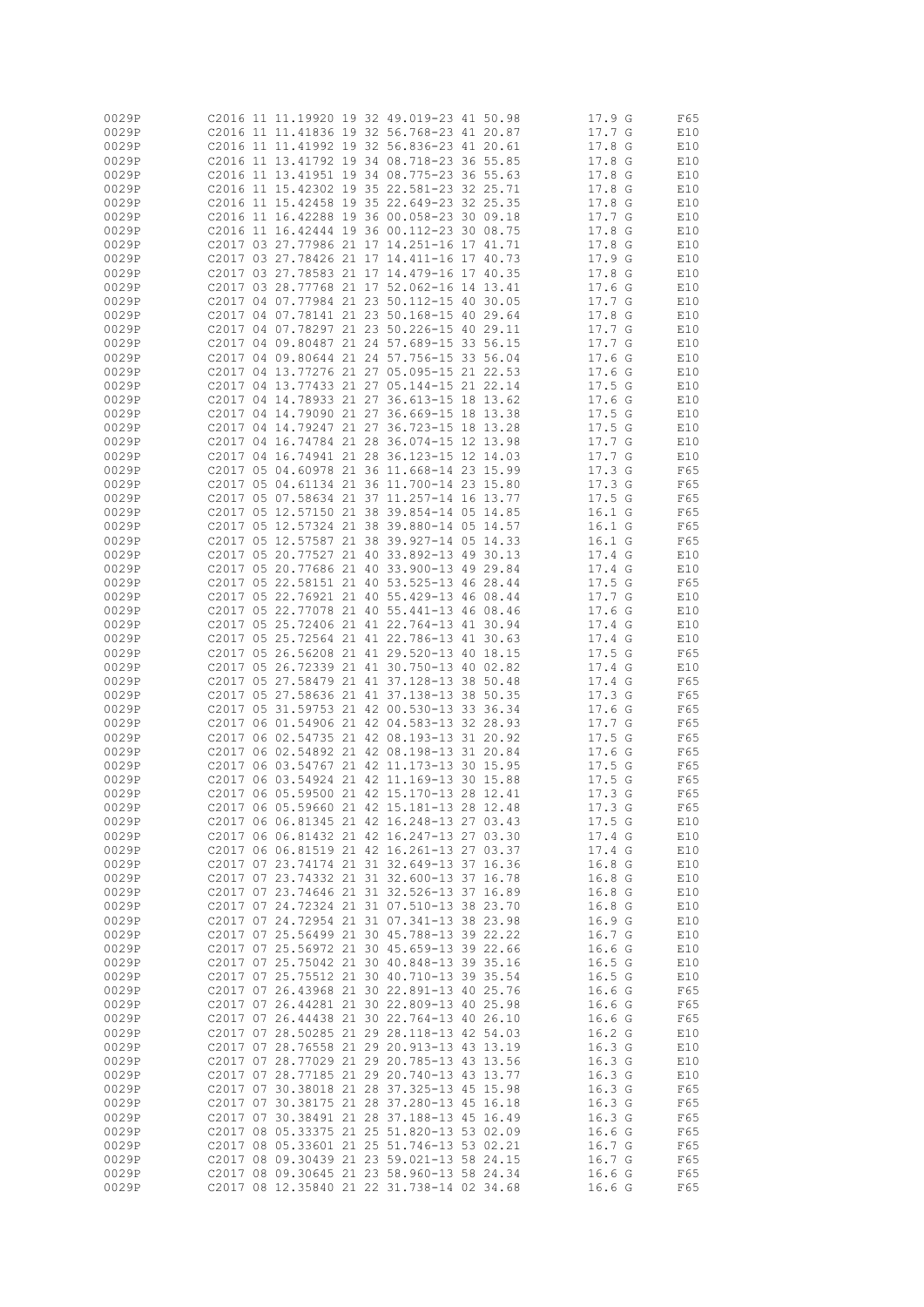| 0029P          |        |                                            |  | C2017 08 13.61208 21 21 55.836-14 04 15.93                                               |          | 16.6 <sub>G</sub> | E10        |
|----------------|--------|--------------------------------------------|--|------------------------------------------------------------------------------------------|----------|-------------------|------------|
|                |        |                                            |  |                                                                                          |          |                   |            |
| 0029P          |        |                                            |  | C2017 08 13.61365 21 21 55.789-14 04 16.05                                               |          | 16.6 <sub>G</sub> | E10        |
| 0029P          |        |                                            |  | C2017 08 13.61522 21 21 55.746-14 04 16.11                                               |          | 16.6 <sub>G</sub> | E10        |
| 0029P          |        |                                            |  | C2017 08 14.40053 21 21 33.380-14 05 22.12                                               |          | 16.6 <sub>G</sub> | F65        |
| 0029P          |        |                                            |  | C2017 08 14.40210 21 21 33.333-14 05 22.26                                               |          | 16.6 <sub>G</sub> | F65        |
| 0029P          |        |                                            |  | C2017 08 14.40366 21 21 33.286-14 05 22.39                                               |          | 16.6 <sub>G</sub> | F65        |
|                |        |                                            |  |                                                                                          |          |                   |            |
| 0029P          |        |                                            |  | C2017 08 17.67181 21 20 00.370-14 09 47.03                                               |          | 16.8 <sub>G</sub> | E10        |
| 0029P          |        |                                            |  | C2017 08 17.67338 21 20 00.346-14 09 47.27                                               |          | 16.8 G            | E10        |
| 0029P          |        |                                            |  | C2017 08 18.40825 21 19 39.679-14 10 48.18                                               |          | 16.9 G            | F65        |
| 0029P          |        |                                            |  | C2017 08 18.40982 21 19 39.635-14 10 48.31                                               |          | 16.9 G            | F65        |
| 0029P          |        |                                            |  | C2017 08 18.41139 21 19 39.589-14 10 48.43                                               |          | 16.9 G            | F65        |
|                |        |                                            |  |                                                                                          |          |                   |            |
| 0029P          |        |                                            |  | C2017 08 19.32380 21 19 14.014-14 12 01.74                                               |          | 17.0 G            | F65        |
| 0029P          |        |                                            |  | C2017 08 19.32539 21 19 13.962-14 12 01.85                                               |          | 17.0 G            | F65        |
| 0029P          |        |                                            |  | C2017 08 19.32696 21 19 13.919-14 12 01.98                                               |          | 17.0 G            | F65        |
| 0029P          |        |                                            |  | C2017 08 20.29521 21 18 46.854-14 13 19.21                                               |          | 16.8 <sub>G</sub> | F65        |
| 0029P          |        |                                            |  | KC2017 08 22.38190 21 17 49.067-14 16 01.92                                              |          | 16.7 G            | E10        |
|                |        |                                            |  |                                                                                          |          |                   |            |
| 0029P          |        |                                            |  | KC2017 08 22.62943 21 17 42.093-14 16 21.61                                              |          | 16.9 <sub>G</sub> | E10        |
| 0029P          |        |                                            |  | C2017 08 23.33447 21 17 22.899-14 17 18.02                                               |          | 16.6 <sub>G</sub> | F65        |
| 0029P          |        |                                            |  | C2017 08 23.33761 21 17 22.815-14 17 18.20                                               |          | 16.6 <sub>G</sub> | F65        |
| 0029P          |        |                                            |  | C2017 09 18.55366 21 07 31.206-14 43 05.49                                               |          | 16.9 G            | E10        |
|                |        |                                            |  |                                                                                          |          |                   |            |
| 0029P          |        |                                            |  | C2017 09 19.57053 21 07 14.987-14 43 39.60                                               |          | 17.0 G            | E10        |
| 0029P          |        |                                            |  | C2017 09 20.26983 21 07 04.289-14 44 03.49                                               |          | 17.2 G            | F65        |
| 0029P          |        |                                            |  | C2017 09 20.27140 21 07 04.265-14 44 03.53                                               |          | 17.2 <sub>G</sub> | F65        |
| 0029P          |        |                                            |  | C2017 09 20.52884 21 07 00.290-14 44 09.89                                               |          | 17.2 G            | E10        |
| 0029P          |        |                                            |  | C2017 09 20.53041 21 07 00.269-14 44 09.96                                               |          | 17.2 <sub>G</sub> | E10        |
|                |        |                                            |  |                                                                                          |          |                   |            |
| 0029P          |        |                                            |  | C2017 09 20.53198 21 07 00.240-14 44 10.25                                               |          | 17.2 <sub>G</sub> | E10        |
| 0029P          |        |                                            |  | C2017 09 21.33268 21 06 48.407-14 44 35.18                                               |          | 17.2 <sub>G</sub> | F65        |
| 0029P          |        |                                            |  | C2017 09 21.33425 21 06 48.374-14 44 35.29                                               |          | 17.2 <sub>G</sub> | F65        |
| 0029P          |        |                                            |  | C2017 09 21.33582 21 06 48.354-14 44 35.36                                               |          | 17.2 <sub>G</sub> | F65        |
| 0029P          |        |                                            |  | C2017 09 21.50807 21 06 45.847-14 44 38.65                                               |          | 17.2 G            | E10        |
|                |        |                                            |  |                                                                                          |          |                   |            |
| 0029P          |        |                                            |  | C2017 09 21.50964 21 06 45.820-14 44 38.76                                               |          | 17.2 <sub>G</sub> | E10        |
| 0029P          |        |                                            |  | C2017 09 21.51120 21 06 45.799-14 44 38.84                                               |          | 17.2 G            | E10        |
| 0029P          |        |                                            |  | C2017 09 22.50937 21 06 31.674-14 45 05.64                                               |          | 16.4 <sub>G</sub> | E10        |
| 0029P          |        |                                            |  | C2017 09 22.51094 21 06 31.654-14 45 05.64                                               |          | 16.4 <sub>G</sub> | E10        |
| 0029P          |        |                                            |  | C2017 09 23.30769 21 06 20.840-14 45 27.17                                               |          | 16.7 G            | F65        |
| 0029P          |        |                                            |  | C2017 09 23.30927 21 06 20.821-14 45 27.15                                               |          | 16.7 G            | F65        |
| 0029P          |        |                                            |  | C2017 09 23.31084 21 06 20.799-14 45 27.24                                               |          | 16.7 G            | F65        |
|                |        |                                            |  |                                                                                          |          |                   |            |
| 0029P          |        |                                            |  | KC2017 09 24.49201 21 06 05.451-14 45 52.30                                              |          | 17.5G             | E10        |
| 0029P          |        |                                            |  | C2017 09 25.28161 21 05 55.735-14 46 09.84                                               |          | 16.9 <sub>G</sub> | F65        |
| 0029P          |        |                                            |  | C2017 09 25.28318 21 05 55.716-14 46 09.86                                               |          | 16.9 <sub>G</sub> | F65        |
| 0029P          |        |                                            |  | C2017 09 25.28475 21 05 55.694-14 46 09.87                                               |          | 16.9 <sub>G</sub> | F65        |
| 0029P          |        |                                            |  | C2017 09 26.35736 21 05 43.043-14 46 29.08                                               |          | 17.1 G            | F65        |
| 0029P          |        |                                            |  | KC2017 10 03.56651 21 04 37.943-14 47 22.50                                              |          | 16.8 <sub>G</sub> | E10        |
| 0029P          |        |                                            |  | KC2017 10 05.41762 21 04 26.946-14 47 15.17                                              |          | 17.4 G            | E10        |
| 0029P          |        |                                            |  | C2017 10 06.21254 21 04 22.926-14 47 10.87                                               |          | 17.1 G            | F65        |
|                |        |                                            |  |                                                                                          |          |                   |            |
| 0029P          |        |                                            |  | KC2017 10 07.48156 21 04 17.262-14 46 56.57                                              |          | 17.3 G            | E10        |
| 0029P          |        |                                            |  | KC2017 10 12.41299 21 04 06.113-14 45 26.42                                              |          | 17.3 <sub>G</sub> | E10        |
| 0029P          | KC2017 |                                            |  | 10 12.43692 21 04 06.093-14                                                              | 45 26.14 | 17.3 G            | E10        |
| 0029P          |        |                                            |  | KC2017 10 31.45054 21 05 59.491-14 29 22.20                                              |          | 17.1 G            | E10        |
| 0029P          |        |                                            |  | C2017 11 06.26192 21 07 21.971-14 21 13.18                                               |          | 17.6 G            | F65        |
| 0029P          |        |                                            |  | C2017 11 06.26349 21 07 21.993-14 21 13.05                                               |          | 17.6 G            | F65        |
| 0029P          |        |                                            |  | C2017 11 06.26663 21 07 22.040-14 21 12.79                                               |          | 17.6 G            |            |
|                |        |                                            |  |                                                                                          |          |                   | F65        |
| 0029P          |        |                                            |  | KC2017 11 10.46903 21 08 34.710-14 14 20.35                                              |          | 17.6 G            | E10        |
| 0029P          |        |                                            |  | C2017 11 12.42675 21 09 12.188-14 10 52.61                                               |          | 17.6 G            | E10        |
| 0029P          |        |                                            |  | C2017 11 12.42832 21 09 12.223-14 10 52.52                                               |          | 17.5G             | E10        |
| 0029P          |        |                                            |  | KC2017 11 13.48627 21 09 33.399-14 08 55.89                                              |          | 17.6 <sub>G</sub> | E10        |
| 0029P          |        |                                            |  | C2017 11 14.27987 21 09 49.735-14 07 28.00                                               |          | 17.3 G            | F65        |
| 0029P          |        |                                            |  | C2017 11 14.43522 21 09 52.983-14 07 09.07                                               |          | 17.3 G            | E10        |
|                |        |                                            |  |                                                                                          |          |                   |            |
| 0029P          |        |                                            |  | C2017 11 14.43890 21 09 53.055-14 07 08.70                                               |          | 17.2 G            | E10        |
| 0029P          |        |                                            |  | C2017 11 19.43791 21 11 44.611-13 57 06.21                                               |          | 17.5 G            | E10        |
| 0029P          |        |                                            |  | KC2017 12 07.42251 21 20 12.443-13 12 11.10                                              |          | 17.4 G            | E10        |
| 0029P          |        |                                            |  | C2018 10 18.20202 22 47 10.282-00 35 46.95                                               |          | 17.1 G            | F65        |
| 0029P          |        |                                            |  | C2018 10 18.20243 22 47 10.275-00 35 46.98                                               |          | 17.0 G            | F65        |
| 0029P          |        |                                            |  | C2018 10 18.20284 22 47 10.270-00 35 47.03                                               |          | 17.1 G            | F65        |
| 0029P          |        |                                            |  | C2018 10 18.20325 22 47 10.264-00 35 47.08                                               |          | 17.1 G            | F65        |
|                |        |                                            |  |                                                                                          |          |                   |            |
| 0029P          |        |                                            |  | C2018 10 18.20367 22 47 10.261-00 35 47.15                                               |          | 17.1 G            | F65        |
| 0029P          |        |                                            |  | C2018 10 18.20410 22 47 10.252-00 35 47.15                                               |          | 17.1 G            | F65        |
| 0029P          |        |                                            |  | C2018 10 22.21159 22 46 19.630-00 42 00.26                                               |          | 17.3 <sub>G</sub> | F65        |
| 0029P          |        |                                            |  | C2018 10 22.21201 22 46 19.622-00 42 00.30                                               |          | 17.3 <sub>G</sub> | F65        |
| 0029P          |        |                                            |  | C2018 10 22.21242 22 46 19.628-00 42 00.41                                               |          | 17.2 G            | F65        |
|                |        |                                            |  |                                                                                          |          |                   |            |
|                |        |                                            |  |                                                                                          |          |                   |            |
| 0029P          |        | C2018 10 22.21283 22 46 19.614-00 42 00.36 |  |                                                                                          |          | 17.2 G            | F65        |
| 0029P          |        |                                            |  | C2018 10 22.21324 22 46 19.609-00 42 00.39                                               |          | 17.3 <sub>G</sub> | F65        |
| 0029P          |        |                                            |  | C2018 10 22.21366 22 46 19.602-00 42 00.44                                               |          | 17.3 <sub>G</sub> | F65        |
| 0029P          |        |                                            |  | C2018 10 23.20321 22 46 08.612-00 43 25.74                                               |          | 17.2 <sub>G</sub> | F65        |
| 0029P          |        |                                            |  | C2018 10 23.20362 22 46 08.607-00 43 25.76                                               |          | 17.2 G            | F65        |
| 0029P<br>0029P |        |                                            |  | C2018 10 23.20403 22 46 08.606-00 43 25.73<br>C2018 10 23.20444 22 46 08.601-00 43 25.84 |          | 17.2 G<br>17.3 G  | F65<br>F65 |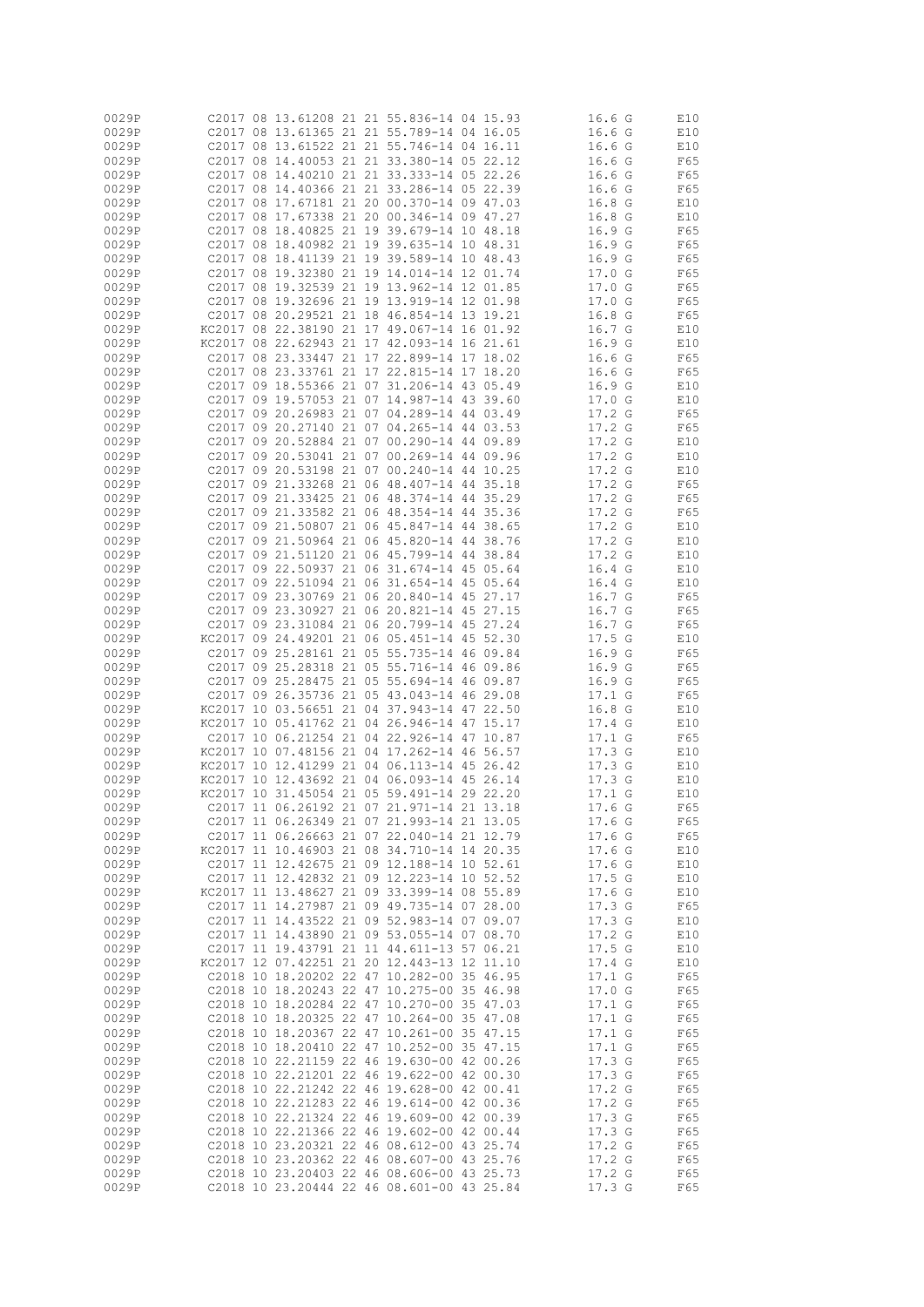| 0029P |                   |    |                         |  | C2018 10 23.20486 22 46 08.595-00 43 25.86  |       | 17.2 G            | F65 |
|-------|-------------------|----|-------------------------|--|---------------------------------------------|-------|-------------------|-----|
| 0029P |                   |    |                         |  | C2018 10 23.20527 22 46 08.590-00 43 25.94  |       | 17.2 <sub>G</sub> | F65 |
| 0029P |                   |    |                         |  | C2018 10 24.19865 22 45 58.164-00 44        | 48.66 | 17.1 G            | F65 |
| 0029P |                   |    |                         |  | C2018 10 24.19906 22 45 58.167-00 44        | 48.77 | 17.1 G            | F65 |
|       |                   |    |                         |  |                                             |       |                   |     |
| 0029P |                   |    |                         |  | C2018 10 24.19947 22 45 58.157-00 44        | 48.75 | 17.1 G            | F65 |
| 0029P |                   |    | C2018 10 24.19988 22 45 |  | 58.153-00 44 48.80                          |       | 17.1 <sub>G</sub> | F65 |
| 0029P |                   |    |                         |  | C2018 10 24.20029 22 45 58.149-00 44        | 48.80 | 17.1 G            | F65 |
| 0029P |                   |    |                         |  | C2018 10 24.20073 22 45 58.143-00 44 48.84  |       | 17.1 G            | F65 |
|       |                   |    |                         |  |                                             |       |                   |     |
| 0029P |                   |    |                         |  | C2018 10 25.19821 22 45 48.292-00 46 09.06  |       | 17.0 G            | F65 |
| 0029P |                   |    |                         |  | C2018 10 25.19862 22 45 48.288-00 46 09.09  |       | 17.0 G            | F65 |
| 0029P |                   |    |                         |  | C2018 10 25.19904 22 45 48.282-00 46 09.16  |       | 17.0 G            | F65 |
| 0029P |                   |    |                         |  | C2018 10 25.19945 22 45 48.280-00 46 09.15  |       | 17.0 G            | F65 |
|       |                   |    |                         |  |                                             |       |                   |     |
| 0029P |                   |    |                         |  | C2018 10 25.19986 22 45 48.275-00 46 09.17  |       | 17.0 G            | F65 |
| 0029P |                   |    |                         |  | C2018 10 25.20028 22 45 48.272-00 46 09.22  |       | 17.0 G            | F65 |
| 0029P |                   |    |                         |  | C2018 11 02.20305 22 44 52.191-00 55 00.77  |       | 17.3 <sub>G</sub> | F65 |
| 0029P |                   |    |                         |  | KC2018 12 05.42928 22 48 27.562-00 50 43.97 |       | 17.7 G            | E10 |
|       |                   |    |                         |  |                                             |       |                   |     |
| 0029P |                   |    |                         |  | KC2018 12 20.43107 22 53 43.924-00 26 02.21 |       | 17.8 <sub>G</sub> | E10 |
| 0029P |                   |    |                         |  | C2019 01 09.20885 23 03 27.324+00 26 27.05  |       | 17.6 <sub>G</sub> | F65 |
| 0029P |                   |    |                         |  | C2019 01 09.20976 23 03 27.353+00 26 27.22  |       | 17.5 G            | F65 |
| 0029P |                   |    |                         |  | C2019 01 09.21063 23 03 27.381+00 26 27.35  |       | 17.5 G            | F65 |
|       |                   |    |                         |  |                                             |       |                   |     |
| 0029P |                   |    |                         |  | C2019 01 09.21151 23 03 27.412+00 26 27.56  |       | 17.6 G            | F65 |
| 0029P |                   |    | C2019 07 13.56968 00 58 |  | 53.518+14 58 09.83                          |       | 16.9 <sub>G</sub> | F65 |
| 0029P |                   |    | C2019 07 13.57055 00 58 |  | 53.549+14 58 09.97                          |       | 16.8 <sub>G</sub> | F65 |
| 0029P | C <sub>2019</sub> | 07 |                         |  | 14.51437 00 59 05.479+15 01 08.54           |       | 17.0 G            | F65 |
|       |                   |    |                         |  |                                             |       |                   |     |
| 0029P |                   |    |                         |  | C2019 07 14.51524 00 59 05.489+15 01 08.69  |       | 17.0 G            | F65 |
| 0029P |                   |    |                         |  | C2019 09 04.61696 00 55 43.151+16 19 00.17  |       | 17.2 G            | F65 |
| 0029P |                   |    |                         |  | C2019 09 04.62524 00 55 42.984+16 18 59.96  |       | 16.9 G            | F65 |
| 0029P | C2019             |    |                         |  | 09 04.63469 00 55 42.793+16 18              | 59.73 | 17.2 <sub>G</sub> | F65 |
|       |                   |    |                         |  |                                             |       |                   |     |
| 0029P | C2019 09          |    |                         |  | 06.61779 00 55 03.121+16 18 06.46           |       | 17.2 G            | F65 |
| 0029P |                   |    |                         |  | 02019 09 06.62857 00 55 02.893+16 18 06.12  |       | 17.2 <sub>G</sub> | F65 |
| 0029P | C2019 09          |    |                         |  | 06.63302 00 55 02.800+16 18 05.97           |       | 17.2 <sub>G</sub> | F65 |
| 0029P |                   |    |                         |  | C2019 09 09.54344 00 54 01.364+16 16 17.25  |       | $17.1_G$          | E10 |
|       |                   |    |                         |  |                                             |       |                   |     |
| 0029P |                   |    |                         |  | C2019 09 09.54465 00 54 01.330+16 16 16.90  |       | 17.1 G            | E10 |
| 0029P |                   |    |                         |  | C2019 09 09.54588 00 54 01.295+16 16 16.92  |       | 17.1 G            | E10 |
| 0029P |                   |    |                         |  | C2019 09 09.54711 00 54 01.293+16 16 17.05  |       | 17.1 G            | E10 |
| 0029P |                   |    |                         |  | C2019 09 11,62879 00 53 14,801+16 14 33.59  |       | 17.1 G            | F65 |
|       |                   |    |                         |  |                                             |       |                   |     |
| 0029P |                   |    |                         |  | C2019 09 11,62988 00 53 14,774+16 14 33.54  |       | 17.1 G            | F65 |
| 0029P |                   |    |                         |  | C2019 09 11,63095 00 53 14,751+16 14 33,47  |       | 17.1 G            | F65 |
| 0029P |                   |    |                         |  | 02019 09 11,63203 00 53 14,724+16 14 33.41  |       | 17.1 G            | F65 |
| 0029P |                   |    |                         |  | 02019 09 11,63312 00 53 14,700+16 14 33,29  |       | 17.1 G            | F65 |
|       |                   |    |                         |  |                                             |       |                   |     |
| 0029P | C2019 09          |    |                         |  | 11.63421 00 53 14.673+16 14 33.28           |       | 17.1 G            | F65 |
| 0029P |                   |    |                         |  | C2019 09 25.57510 00 47 25.084+15 55 22.65  |       | 16.9 <sub>G</sub> | F65 |
| 0029P |                   |    | C2019 09 25.59571 00 47 |  | 24.604+15 55 21.86                          |       | 16.9 G            | E10 |
| 0029P |                   |    | C2019 09 28.44627       |  | 00 46 07.070+15 49 52.41                    |       | 16.5G             | F65 |
|       |                   |    |                         |  |                                             |       |                   |     |
| 0029P |                   |    |                         |  | C2019 09 28.44715 00 46 07.049+15 49 52.28  |       | 16.5G             | F65 |
| 0029P |                   |    |                         |  | C2019 09 28.46203 00 46 06.627+15 49 50.51  |       | 16.5G             | F65 |
| 0029P |                   |    | C2019 09 28.46291 00 46 |  | $06.604 + 1549$                             | 50.37 | 16.5G             | F65 |
| 0029P |                   |    | C2019 11 13.40759 00 27 |  | 46.853+13 49 12.02                          |       | 17.0 G            | E10 |
|       |                   |    |                         |  |                                             |       |                   |     |
| 0029P |                   |    | C2019 11 13.40870 00 27 |  | 46.835+13 49 11.71                          |       | 17.0 G            | E10 |
| 0029P |                   |    |                         |  | C2019 11 13.40980 00 27 46.827+13 49 11.64  |       | 17.0 G            | E10 |
| 0029P |                   |    |                         |  | C2019 11 13.41091 00 27 46.813+13 49 11.51  |       | 17.0 G            | E10 |
| 0029P |                   |    |                         |  | C2019 11 13.41203 00 27 46.791+13 49 11.28  |       | 17.0 G            | E10 |
| 0029P |                   |    |                         |  | C2019 11 13.41312 00 27 46.770+13 49 11.14  |       | 17.0 G            | E10 |
|       |                   |    |                         |  |                                             |       |                   |     |
| 0029P |                   |    |                         |  | C2019 11 13.41423 00 27 46.752+13 49 10.97  |       | 17.0 G            | E10 |
| 0029P |                   |    |                         |  | C2019 11 13.41534 00 27 46.735+13 49 10.75  |       | 17.0 G            | E10 |
| 0029P |                   |    |                         |  | C2019 11 13.41646 00 27 46.724+13 49 10.69  |       | 17.0 G            | E10 |
| 0029P |                   |    |                         |  | C2019 11 13.41756 00 27 46.704+13 49 10.47  |       | 17.0 G            | E10 |
| 0029P |                   |    |                         |  | C2019 11 14.41938 00 27 32.294+13 46 40.08  |       | 17.0 G            |     |
|       |                   |    |                         |  |                                             |       |                   | E10 |
| 0029P |                   |    |                         |  | C2019 11 14.42047 00 27 32.279+13 46 39.98  |       | 17.0 G            | E10 |
| 0029P |                   |    |                         |  | C2019 11 21.40970 00 26 09.048+13 30 18.22  |       | 17.3G             | E10 |
| 0029P |                   |    |                         |  | C2019 11 21.41082 00 26 09.035+13 30 18.04  |       | 17.3 <sub>G</sub> | E10 |
| 0029P |                   |    |                         |  | C2019 11 21.41196 00 26 09.019+13 30 18.00  |       | 17.3G             | E10 |
|       |                   |    |                         |  |                                             |       |                   |     |
| 0029P |                   |    |                         |  | C2019 11 21.41307 00 26 09.007+13 30 17.80  |       | 17.3 <sub>G</sub> | E10 |
| 0029P |                   |    |                         |  | C2019 11 21,41422 00 26 09.000+13 30 17.67  |       | 17.3 G            | E10 |
| 0029P |                   |    |                         |  | C2019 11 21.41542 00 26 08.988+13 30 17.52  |       | 17.3 G            | E10 |
| 0029P |                   |    |                         |  | C2019 11 21.41634 00 26 08.977+13 30 17.38  |       | 17.3 G            | E10 |
|       |                   |    |                         |  |                                             |       |                   |     |
| 0029P |                   |    |                         |  | C2019 11 21.41703 00 26 08.973+13 30 17.34  |       | 17.3 G            | E10 |
| 0029P |                   |    |                         |  | C2019 11 21.41767 00 26 08.966+13 30 17.23  |       | 17.3 G            | E10 |
| 0029P |                   |    |                         |  | C2019 11 28.41272 00 25 17.471+13 16 15.09  |       | 16.5G             | E10 |
| 0029P |                   |    |                         |  | C2019 11 28.41384 00 25 17.465+13 16 15.01  |       | 16.5G             | E10 |
|       |                   |    |                         |  | C2019 12 18.46712 00 25 54.122+12 52 27.37  |       | 17.3 G            |     |
| 0029P |                   |    |                         |  |                                             |       |                   | E10 |
| 0029P |                   |    |                         |  | C2019 12 18.46777 00 25 54.134+12 52 27.45  |       | 17.2 G            | E10 |
| 0029P |                   |    |                         |  | C2019 12 18.46840 00 25 54.134+12 52 27.37  |       | 17.2 G            | E10 |
| 0029P |                   |    |                         |  | C2019 12 19.46813 00 26 03.048+12 51 58.29  |       | 17.3 G            | E10 |
| 0029P |                   |    |                         |  | C2019 12 19.46876 00 26 03.041+12 51 58.24  |       | 17.3 G            | E10 |
|       |                   |    |                         |  |                                             |       |                   |     |
| 0029P |                   |    |                         |  | C2019 12 19.46941 00 26 03.056+12 51 58.00  |       | 17.3 G            | E10 |
| 0029P |                   |    |                         |  | C2019 12 20.25855 00 26 10.566+12 51 36.90  |       | 17.3 <sub>G</sub> | F65 |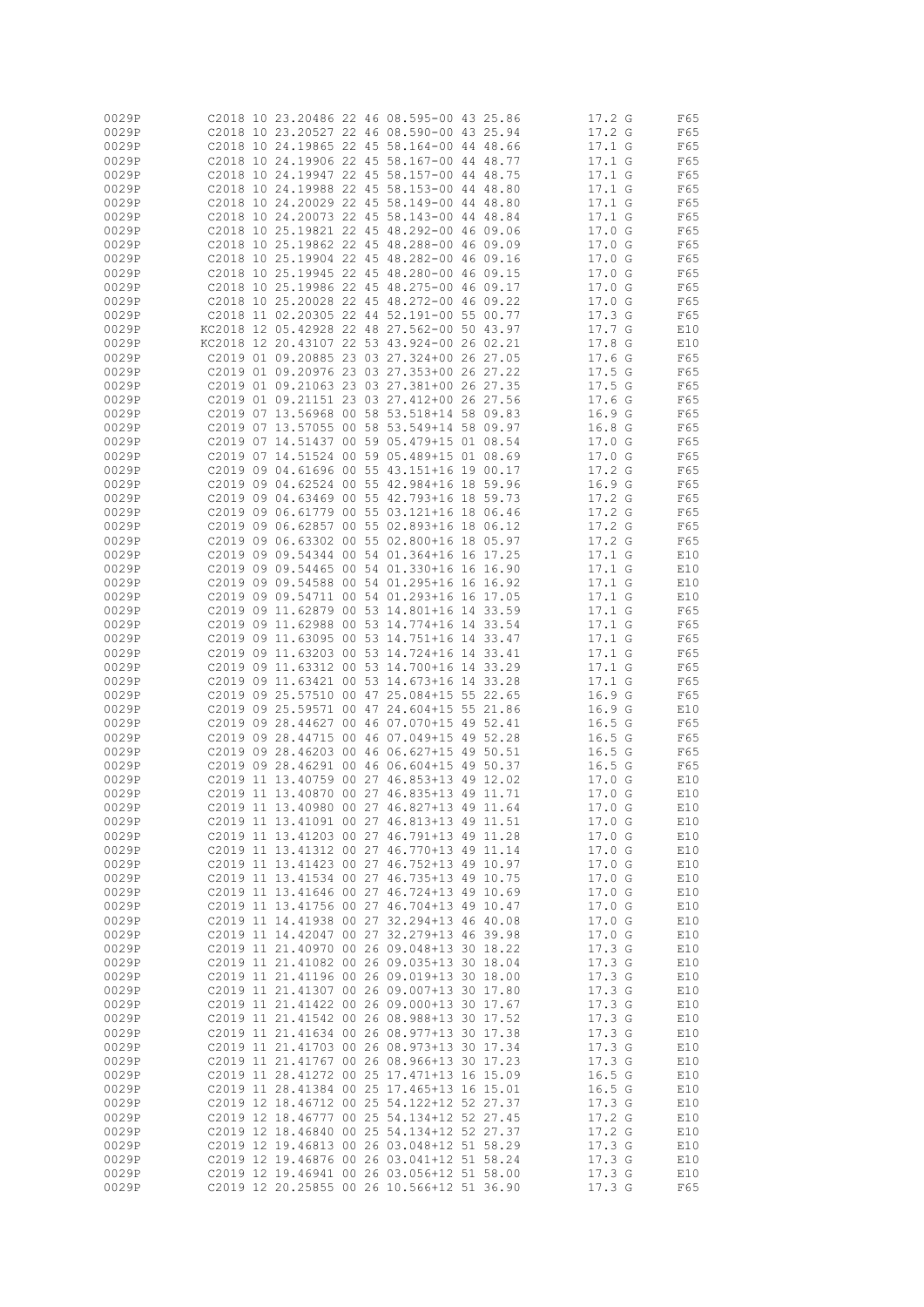| 0029P |          |                         |  | C2019 12 20.25919 00 26 10.579+12 51 36.89 |  | 17.3G             | F65 |
|-------|----------|-------------------------|--|--------------------------------------------|--|-------------------|-----|
| 0029P |          |                         |  | C2019 12 20.25983 00 26 10.581+12 51 36.87 |  | 17.4 G            |     |
|       |          |                         |  |                                            |  |                   | F65 |
| 0029P |          |                         |  | C2019 12 20.30042 00 26 10.956+12 51 35.95 |  | 17.3<br>G         | F65 |
| 0029P |          |                         |  | C2019 12 20.30107 00 26 10.963+12 51 36.02 |  | 17.3 <sub>G</sub> | F65 |
| 0029P |          |                         |  | C2019 12 20.30171 00 26 10.961+12 51 35.92 |  | 17.3 <sub>G</sub> | F65 |
| 0029P |          |                         |  | C2019 12 24.25915 00 26 54.765+12 50 35.74 |  | 17.5G             | F65 |
| 0029P |          |                         |  | C2019 12 24.25979 00 26 54.775+12 50 35.71 |  | 17.5G             | F65 |
| 0029P |          |                         |  | C2019 12 24.26044 00 26 54.781+12 50 35.73 |  | 17.5G             | F65 |
| 0029P |          |                         |  | C2019 12 24.33365 00 26 55.648+12 50 35.17 |  | 17.5G             | F65 |
| 0029P |          |                         |  | C2019 12 24.33494 00 26 55.663+12 50 35.15 |  | 17.5G             | F65 |
| 0029P |          |                         |  | C2019 12 28.25340 00 27 49.123+12 50 41.81 |  | 17.5G             | F65 |
|       |          |                         |  |                                            |  |                   |     |
| 0029P |          |                         |  | C2019 12 28.25404 00 27 49.131+12 50 41.83 |  | 17.5G             | F65 |
| 0029P |          |                         |  | C2019 12 28.25469 00 27 49.140+12 50 41.82 |  | 17.5 G            | F65 |
| 0029P |          |                         |  | C2019 12 28.29646 00 27 49.746+12 50 42.27 |  | 17.6 <sub>G</sub> | F65 |
| 0029P |          |                         |  | C2019 12 28.33849 00 27 50.356+12 50 42.61 |  | 17.6 <sub>G</sub> | F65 |
| 0029P |          |                         |  | C2019 12 29.21117 00 28 03.668+12 50 53.33 |  | 17.5G             | F65 |
| 0029P |          |                         |  | C2019 12 29.21182 00 28 03.679+12 50 53.35 |  | 17.5G             | F65 |
| 0029P |          |                         |  | C2019 12 29.21246 00 28 03.688+12 50 53.34 |  | 17.5G             | F65 |
| 0029P |          |                         |  | C2019 12 31.33901 00 28 37.886+12 51 32.55 |  | 17.5G             | F65 |
| 0029P | C2019 12 | 31.33965 00 28          |  | 37.894+12 51 32.51                         |  | 17.5G             | F65 |
| 0029P |          |                         |  | C2019 12 31.34030 00 28 37.897+12 51 32.55 |  | 17.5G             | F65 |
|       |          |                         |  |                                            |  |                   |     |
| 0029P |          |                         |  | C2020 01 01.24851 00 28 53.414+12 51 55.20 |  | 17.6 <sub>G</sub> | F65 |
| 0029P |          |                         |  | C2020 01 01.24915 00 28 53.425+12 51 55.23 |  | 17.6 <sub>G</sub> | F65 |
| 0029P |          | C2020 01 01.24979 00 28 |  | 53.434+12 51 55.24                         |  | 17.6 <sub>G</sub> | F65 |
| 0029P |          |                         |  | C2020 01 01.27657 00 28 53.883+12 51 55.93 |  | 17.6 <sub>G</sub> | F65 |
| 0029P |          | C2020 01 01.27721 00 28 |  | 53.895+12 51 55.95                         |  | 17.6 <sub>G</sub> | F65 |
| 0029P |          | C2020 01 01.27785 00 28 |  | 53.901+12 51 55.95                         |  | 17.6 <sub>g</sub> | F65 |
| 0029P |          |                         |  | C2020 01 03.20097 00 29 28.361+12 52 55.35 |  | 17.6 <sub>G</sub> | F65 |
| 0029P |          |                         |  | C2020 01 03.20226 00 29 28.381+12 52 55.49 |  | 17.6 <sub>G</sub> | F65 |
| 0029P |          | C2020 01 23.21053 00 37 |  | 27.252+13 17 46.98                         |  | 17.7G             | F65 |
|       |          |                         |  |                                            |  |                   |     |
| 0029P |          |                         |  | C2020 01 23.21141 00 37 27.277+13 17 47.08 |  | 17.6 <sub>G</sub> | F65 |
| 0029P |          | C2020 01 23.21228 00 37 |  | 27.302+13 17 47.16                         |  | 17.7G             | F65 |
| 0029P |          |                         |  | C2020 01 25,21262 00 38 26,308+13 21 39,43 |  | 17.8 G            | F65 |
| 0029P |          |                         |  | C2020 01 25.21350 00 38 26.320+13 21 39.45 |  | 17.7 G            | F65 |
| 0029P |          |                         |  | C2020 07 18.54536 02 41 48.505+25 03 57.02 |  | 17.7 G            | F65 |
| 0029P | C2020 07 |                         |  | 19.57826 02 42 17.710+25 07 34.28          |  | 17.8 G            | F65 |
| 0029P |          |                         |  | 02020 07 19.57984 02 42 17.771+25 07 34.63 |  | 17.8 G            | F65 |
| 0029P |          |                         |  | C2020 07 19.58142 02 42 17.814+25 07 35.01 |  | 17.8 G            | F65 |
| 0029P |          |                         |  | C2020 07 19.58300 02 42 17.856+25 07 35.19 |  | 17.8 G            | F65 |
| 0029P | C2020 07 |                         |  | 21,53260 02 43 11,586+25 14 20.15          |  | 17.7 G            | F65 |
| 0029P |          |                         |  | C2020 07 21.53418 02 43 11.614+25 14 20.42 |  | 17.8 <sub>G</sub> | F65 |
|       |          |                         |  |                                            |  |                   |     |
| 0029P |          |                         |  | 02020 07 21.53734 02 43 11.708+25 14 21.21 |  | 17.8 G            | F65 |
| 0029P |          |                         |  | C2020 08 23.56809 02 52 49.078+26 49 20.86 |  | 16.9 <sub>G</sub> | F65 |
| 0029P |          |                         |  | C2020 08 23.56967 02 52 49.088+26 49 21.07 |  | 16.9 <sub>G</sub> | F65 |
| 0029P |          |                         |  | C2020 08 23.57282 02 52 49.106+26 49 21.49 |  | 16.9G             | F65 |
| 0029P |          |                         |  | C2020 08 23.57440 02 52 49.117+26 49 21.71 |  | 16.9 <sub>G</sub> | F65 |
| 0029P |          |                         |  | C2020 08 24.62578 02 52 55.844+26 51 40.48 |  | 17.2 G            | F65 |
| 0029P |          |                         |  | C2020 08 26.74381 02 53 07.129+26 56 11.64 |  | 17.3G             | E10 |
| 0029P |          |                         |  | C2020 08 26.75171 02 53 07.153+26 56 12.68 |  | 17.3 <sub>G</sub> | E10 |
| 0029P |          |                         |  | C2020 08 27.53872 02 53 10.574+26 57 48.37 |  | 17.3 G            | F65 |
| 0029P |          |                         |  | C2020 08 27.54346 02 53 10.588+26 57 48.92 |  | 17.3 G            | F65 |
| 0029P |          |                         |  | C2020 08 29.74603 02 53 17.647+27 02 11.96 |  | 17.6 G            | E10 |
| 0029P |          |                         |  | C2020 08 29.74760 02 53 17.638+27 02 12.12 |  | 17.6 G            | E10 |
|       |          |                         |  | C2020 08 29.74919 02 53 17.652+27 02 12.37 |  | 17.5 G            |     |
| 0029P |          |                         |  |                                            |  |                   | E10 |
| 0029P |          |                         |  | C2020 08 29.75235 02 53 17.640+27 02 12.56 |  | 17.6 G            | E10 |
| 0029P |          |                         |  | C2020 08 29.75392 02 53 17.674+27 02 12.83 |  | 17.6 G            | E10 |
| 0029P |          |                         |  | C2020 08 30.53762 02 53 19.383+27 03 41.42 |  | 17.6 G            | F65 |
| 0029P |          |                         |  | C2020 08 30.53920 02 53 19.385+27 03 41.56 |  | 17.6 G            | F65 |
| 0029P |          |                         |  | C2020 08 30.54079 02 53 19.378+27 03 41.49 |  | 17.6 <sub>G</sub> | F65 |
| 0029P |          |                         |  | C2020 08 30.54237 02 53 19.384+27 03 41.72 |  | 17.6 <sub>G</sub> | F65 |
| 0029P |          |                         |  | C2020 08 31.55155 02 53 20.889+27 05 34.56 |  | 17.6 <sub>G</sub> | F65 |
| 0029P |          |                         |  | C2020 08 31.55314 02 53 20.896+27 05 34.76 |  | 17.6 <sub>G</sub> | F65 |
| 0029P |          |                         |  | C2020 08 31.55472 02 53 20.883+27 05 34.90 |  | 17.6 <sub>G</sub> | F65 |
| 0029P |          |                         |  | C2020 08 31.55630 02 53 20.892+27 05 35.11 |  | 17.5G             | F65 |
| 0029P |          |                         |  | C2020 08 31.55789 02 53 20.891+27 05 35.27 |  | 17.6 G            | F65 |
| 0029P |          |                         |  | C2020 08 31.61564 02 53 20.916+27 05 41.63 |  | 17.5G             | F65 |
|       |          |                         |  |                                            |  |                   |     |
| 0029P |          |                         |  | C2020 08 31.61722 02 53 20.914+27 05 41.82 |  | 17.6 <sub>G</sub> | F65 |
| 0029P |          |                         |  | C2020 08 31.61880 02 53 20.923+27 05 42.06 |  | 17.6 <sub>G</sub> | F65 |
| 0029P |          |                         |  | C2020 08 31.62039 02 53 20.920+27 05 42.29 |  | 17.6 <sub>G</sub> | F65 |
| 0029P |          |                         |  | C2020 10 09.64036 02 45 13.064+27 31 39.80 |  | 17.1 G            | E10 |
| 0029P |          |                         |  | C2020 10 09.64124 02 45 13.040+27 31 39.92 |  | 17.1 G            | E10 |
| 0029P |          |                         |  | C2020 10 09.64301 02 45 12.999+27 31 39.73 |  | 17.1 G            | E10 |
| 0029P |          |                         |  | C2020 10 09.64389 02 45 12.964+27 31 39.77 |  | 17.1 G            | E10 |
| 0029P |          |                         |  | C2020 10 19.56920 02 40 49.003+27 21 54.99 |  | 16.8 <sub>G</sub> | E10 |
| 0029P |          |                         |  | C2020 10 19.57008 02 40 48.988+27 21 54.75 |  | 16.8 G            | E10 |
| 0029P |          |                         |  | C2020 10 19.57096 02 40 48.971+27 21 54.80 |  | 16.8 <sub>G</sub> | E10 |
| 0029P |          |                         |  | C2020 10 19.57185 02 40 48.932+27 21 54.81 |  | 16.8 G            | E10 |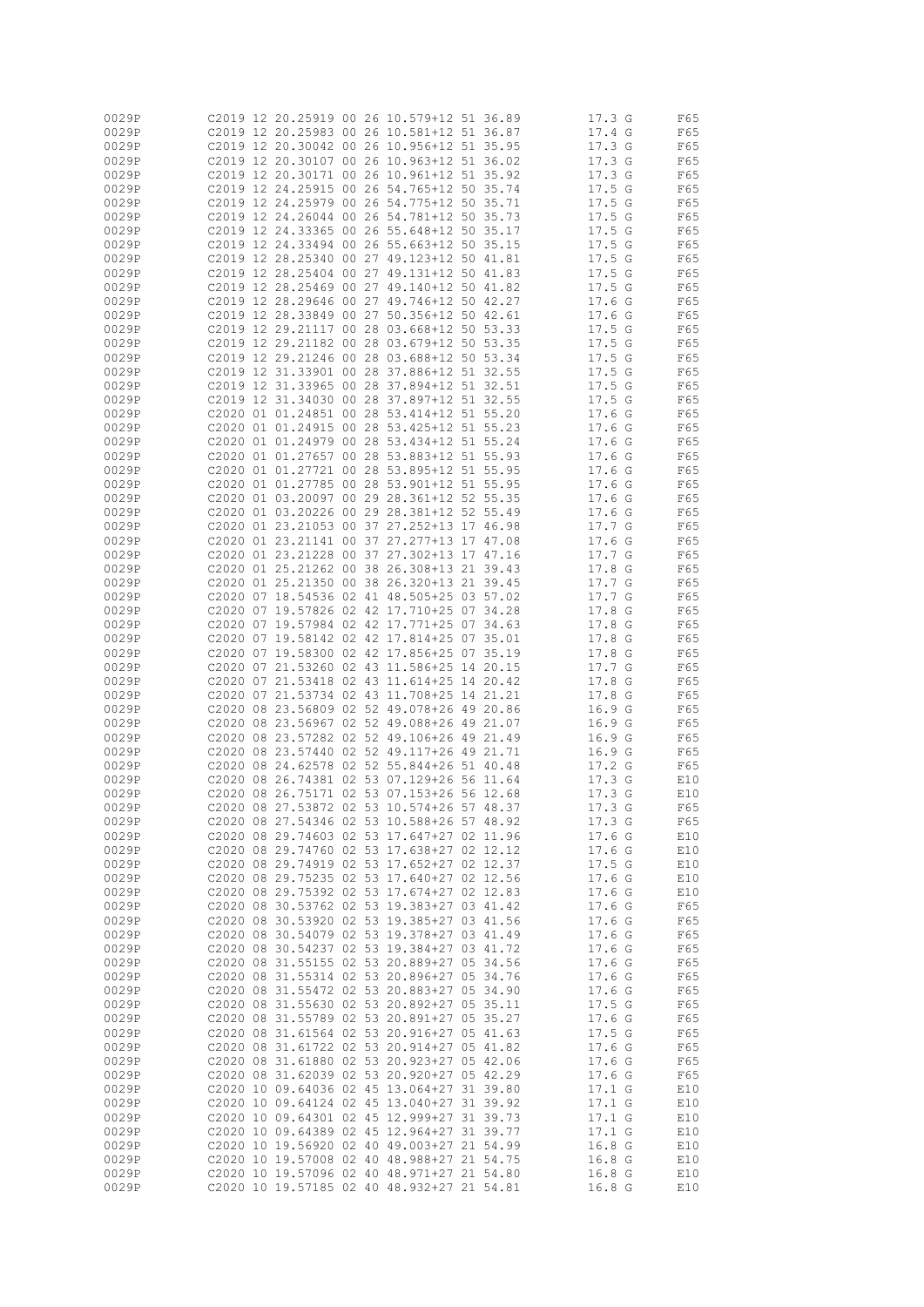| 0029P<br>0029P                                                                |                |                          |                    | C2020 10 20.55503 02 40 20.906+27 20 34.75<br>C2020 10 20.55679 02 40 20.855+27 20 34.73       |                             |                           |                          |                         | 17.0 G<br>16.9 <sub>G</sub> |                    | E10<br>E10 |
|-------------------------------------------------------------------------------|----------------|--------------------------|--------------------|------------------------------------------------------------------------------------------------|-----------------------------|---------------------------|--------------------------|-------------------------|-----------------------------|--------------------|------------|
| 0029P                                                                         |                |                          |                    | C2020 10 20.55769 02 40 20.803+27 20 34.49                                                     |                             |                           |                          |                         | 16.9 <sub>G</sub>           |                    | E10        |
| 0029P                                                                         |                |                          |                    | C2020 10 22.55277 02 39 23.094+27 17 40.62                                                     |                             |                           |                          |                         | 17.1 G                      |                    | E10        |
| 0029P<br>0029P                                                                |                |                          |                    | C2020 10 22.55454 02 39 23.062+27 17 40.03<br>C2020 10 22.55542 02 39 23.034+27 17 40.13       |                             |                           |                          |                         | 17.1 G<br>17.1 G            |                    | E10<br>E10 |
| 0029P                                                                         |                |                          |                    | C2020 10 22.55632 02 39 23.001+27 17 39.91                                                     |                             |                           |                          |                         | 17.1 G                      |                    | E10        |
| 0029P                                                                         |                |                          |                    | C2020 10 29.58103 02 35 53.536+27 05 28.43                                                     |                             |                           |                          |                         | 16.8 <sub>G</sub>           |                    | E10        |
| 0029P                                                                         |                |                          |                    | C2020 10 29.58369 02 35 53.460+27 05 28.10                                                     |                             |                           |                          |                         | 16.8 <sub>G</sub>           |                    | E10        |
| 0029P                                                                         |                |                          |                    | C2020 10 29.58458 02 35 53.438+27 05 27.94                                                     |                             |                           |                          |                         | 16.8 <sub>G</sub>           |                    | E10        |
| 0029P                                                                         |                |                          |                    | C2020 10 29.58546 02 35 53.408+27 05 27.85                                                     |                             |                           |                          |                         | 16.8 <sub>G</sub>           |                    | E10        |
| 0029P<br>0029P                                                                |                |                          |                    | C2020 11 08.57624 02 30 50.153+26 43 25.53<br>C2020 11 08.57889 02 30 50.064+26 43 25.12       |                             |                           |                          |                         | 16.9G                       |                    | E10        |
| 0029P                                                                         |                |                          |                    | C2020 11 09.57689 02 30 20.124+26 40 57.97                                                     |                             |                           |                          |                         | 16.9 <sub>G</sub><br>16.8 G |                    | E10<br>E10 |
| 0029P                                                                         |                |                          |                    |                                                                                                |                             |                           |                          |                         | 16.8 G                      |                    | E10        |
| 0029P                                                                         |                |                          |                    | C2020 11 09.57777 02 30 20.091+26 40 57.77<br>C2020 11 09.57865 02 30 20.069+26 40 57.61       |                             |                           |                          |                         | 16.8 G                      |                    | E10        |
| $--- end ---$                                                                 |                |                          |                    |                                                                                                |                             |                           |                          |                         |                             |                    |            |
| Find Orb Astrometric fit:                                                     |                |                          |                    |                                                                                                |                             |                           |                          |                         |                             |                    |            |
| Station data:                                                                 |                |                          |                    |                                                                                                |                             |                           |                          |                         |                             |                    |            |
|                                                                               | Australia/NSW. |                          |                    | (E10) Siding Spring-Faulkes Telescope South (S31.273173 E149.070280)                           |                             |                           |                          |                         |                             |                    |            |
|                                                                               |                |                          |                    | (F65) Haleakala-Faulkes Telescope North (N20.707009 W156.257496) US/Hawaii. 2.0-m              |                             |                           |                          |                         |                             |                    |            |
|                                                                               |                | Faulkes Telescope North. |                    |                                                                                                |                             |                           |                          |                         |                             |                    |            |
| Orbital elements: P/29                                                        |                |                          |                    |                                                                                                |                             |                           |                          |                         |                             |                    |            |
|                                                                               |                |                          |                    | Perihelion 2019 Mar 18.42882 +/- 0.0024 TT = 10:17:29 (JD 2458560.92882)                       |                             |                           |                          |                         |                             |                    |            |
|                                                                               |                |                          |                    | Epoch 2020 Nov 9.0 TT = JDT 2459162.5 Ju: 0.7728<br>M 39.99130051 +/- 0.00015 (J2000 ecliptic) |                             |                           |                          |                         | Auto-Find                   |                    |            |
| n                                                                             |                |                          |                    |                                                                                                | Peri. 48.55875 +/- 0.00017  |                           |                          |                         |                             |                    |            |
| a                                                                             |                |                          |                    | 0.06647808 +/- 1.06e-8<br>6.03508948 +/- 6.41e-7                                               | Node 312.37433 +/- 0.000032 |                           |                          |                         |                             |                    |            |
| e $0.0442937$ +/- 7.08e-8                                                     |                |                          |                    |                                                                                                | Incl.                       |                           |                          | $9.36684$ +/- 0.0000057 |                             |                    |            |
| P 14.83                                                                       |                |                          |                    | H 9.5 G 0.15 U 0.5                                                                             |                             |                           |                          |                         |                             |                    |            |
|                                                                               |                |                          |                    | q 5.76777269 +/- 5.48e-7 Q 6.30240628 +/- 9.55e-7                                              |                             |                           |                          |                         |                             |                    |            |
|                                                                               |                |                          |                    | From 553 observations 2009 Feb. 17-2020 Nov. 9; mean residual 0".08                            |                             |                           |                          |                         |                             |                    |            |
| Residuals in arcseconds:                                                      |                |                          |                    |                                                                                                |                             |                           |                          |                         |                             |                    |            |
| 090217 F65 .22- .00                                                           |                |                          |                    | 160619 F65 .19+                                                                                |                             | $.10-$                    |                          | 181018 F65              | $.03-$                      | $.03+$             |            |
| 090217 F65 .07- .04-                                                          |                |                          |                    | 160620 F65 .13-<br>160628 F65                                                                  | $.08 +$                     | $.08+$<br>$.09+$          | 181018 F65               | 181018 F65              | $.02+$<br>$.03 -$           | $.00 \,$<br>$.05+$ |            |
| 090217 F65 .07<br>090217 F65 .15- .03-<br>--- --- --- .03-<br>090217 F65 .01- |                |                          | $.03-$             | 160628 F65                                                                                     | .00                         | $.03+$                    | 181022 F65               |                         | $.03+$                      | $.02+$             |            |
| 090220 F65 .08+ .04+<br>100222 F65 .10- .01-                                  |                |                          |                    | 160701 F65                                                                                     | $.06 -$                     | $.05-$                    | 181022 F65               |                         | $.02 -$                     | $.01+$             |            |
|                                                                               |                |                          |                    | 160701 F65                                                                                     | $.18+$                      | $.05+$                    | 181022 F65               |                         | $.15+$                      | $.06-$             |            |
| 100222 F65 .08-                                                               |                |                          | $.01 -$<br>$.01 +$ | 160706 F65                                                                                     | .00                         | $.03-$                    | 181022 F65               |                         | $.01+$                      | $.02+$             |            |
| 100222 F65 .09-                                                               |                |                          |                    | 160706 F65                                                                                     | $.02 -$                     | $.02-$                    | 181022 F65               |                         | $.01+$                      | $.03+$             |            |
| 110603 E10 .05- .10+<br>110603 E10 .06+ .08-                                  |                |                          |                    | 160707 F65<br>160708 F65                                                                       | $.02+$<br>$.18+$            | .01+ 181022 F65<br>$.12+$ | 181023 F65               |                         | $.02 -$<br>$.02 -$          | $.02+$<br>$.01+$   |            |
| 110603 E10                                                                    |                | $.04+$                   | $.02 -$            | 160711 F65                                                                                     | $.12-$                      | $.12-$                    | 181023 F65               |                         | $.02 -$                     | $.03+$             |            |
| 110603 E10                                                                    |                | $.11+ .01-$              |                    | 160711 F65 .03- .09-                                                                           |                             |                           |                          |                         | 181023 F65 .03+ .09+        |                    |            |
| 110603 E10                                                                    |                | $.04+$                   | $.03+$             | 160711 F65                                                                                     | $.04-$                      | $.22-$                    | 181023 F65               |                         | $.03+$                      | $.02+$             |            |
| 110603 E10                                                                    |                | $.04+$                   | $.06-$             | 160711 F65                                                                                     | $.06 -$                     | $.05 -$                   | 181023 F65               |                         | $.01+$                      | $.03+$             |            |
| 110607 E10                                                                    |                | $.24+$                   | $.07 -$            | 160712 F65                                                                                     | $.03 -$                     | $.12-$                    | 181023 F65               |                         | .00                         | $.01 -$            |            |
| 110607 E10<br>110607 E10                                                      |                | $.03+$<br>$.15+$         | $.07 -$<br>$.09+$  | 160712 F65<br>160713 F65                                                                       | $.13+$<br>.19+              | $.20 -$<br>$.13-$         | 181024 F65<br>181024 F65 |                         | $.01 -$<br>$.10+$           | $.05+$<br>$.02 -$  |            |
| 110607 E10                                                                    |                | $.14-$                   | $.08+$             | 160713 F65                                                                                     | $.04+$                      | $.04-$                    | 181024 F65               |                         | $.01+$                      | $.03+$             |            |
| 120409 E10                                                                    |                | $.01 -$                  | $.05 -$            | 160714 F65                                                                                     | $.03 -$                     | $.16-$                    | 181024 F65               |                         | $.02+$                      | $.01+$             |            |
| 120419 F65                                                                    |                | $.11-$                   | $.32-$             | 160714 F65                                                                                     | $.03+$                      | $.03-$                    | 181024 F65               |                         | $.03+$                      | $.05+$             |            |
| 120419 F65                                                                    |                | $.01+$                   | $.07+$             | 160716 F65                                                                                     | $.01+$                      | $.11-$                    | 181024 F65               |                         | $.01+$                      | $.04+$             |            |
| 120419 F65                                                                    |                | $.15+$                   | $.10+$             | 160716 F65                                                                                     | $.22-$                      | $.07 -$                   | 181025 F65               |                         | $.01 -$                     | $.03+$             |            |
| 120419 F65                                                                    |                | $.07+$                   | .00                | 160717 F65                                                                                     | $.13-$                      | $.07 -$                   | 181025 F65               |                         | $.01 -$                     | $.03+$             |            |
| 120427 F65<br>120511 E10                                                      |                | $.04-$<br>.00            | $.02 -$<br>$.04+$  | 160717 E10<br>160717 E10                                                                       | $.11 -$<br>$.13-$           | $.07 -$<br>$.12-$         | 181025 F65<br>181025 F65 |                         | $.03-$<br>.00               | .00<br>$.04+$      |            |
| 120511 E10                                                                    |                | $.16+$                   | $.22+$             | 160722 F65                                                                                     | $.14-$                      | $.06-$                    | 181025 F65               |                         | $.01 -$                     | $.05+$             |            |
| 120511 E10                                                                    |                | $.18+$                   | $.23+$             | 160723 F65                                                                                     | $.02+$                      | $.12+$                    | 181025 F65               |                         | $.01+$                      | $.04+$             |            |
| 120511 E10                                                                    |                | $.01+$                   | $.12+$             | 160810 F65                                                                                     | $.02+$                      | $.04+$                    | 181102 F65               |                         | .00                         | $.10+$             |            |
| 120511 E10                                                                    |                | $.08+$                   | $.06+$             | 160810 F65                                                                                     | .00                         | $.02+$                    | 181205 E10               |                         | $.08+$                      | $.03+$             |            |
| 120511 E10                                                                    |                | $.10+$                   | $.04-$             | 160813 E10                                                                                     | $.06 -$                     | $.02 -$                   | 181220 E10               |                         | $.18+$                      | $.05+$             |            |
| 120607 E10                                                                    |                | $.10+$                   | $.09+$             | 160813 E10                                                                                     | $.07 -$                     | $.04+$                    | 190109 F65               |                         | $.03+$                      | .00                |            |
| 120607 E10<br>120607 E10                                                      |                | $.06 -$<br>$.07+$        | $.13+$<br>$.07 -$  | 160818 E10<br>160818 E10                                                                       | $.02+$<br>.00               | .00<br>$.02 -$            | 190109 F65<br>190109 F65 |                         | $.01 +$<br>.00              | .00<br>$.04-$      |            |
| 120607 E10                                                                    |                | $.10+$                   | $.07 -$            | 160818 E10                                                                                     | $.05+$                      | .00                       | 190109 F65               |                         | $.03+$                      | .00                |            |
| 120619 E10                                                                    |                | $.10+$                   | $.09-$             | 160818 E10                                                                                     | $.25+$                      | $.10+$                    | 190713 F65               |                         | $.21 -$                     | $.01 -$            |            |
| 120619 E10                                                                    |                | $.23+$                   | $.02+$             | 160819 F65                                                                                     | $.01 -$                     | .00                       | 190713 F65               |                         | $.08+$                      | $.03-$             |            |
| 120619 E10                                                                    |                | $.03+$                   | $.06 -$            | 160819 F65                                                                                     | $.02+$                      | $.04-$                    | 190714 F65               |                         | $.01+$                      | $.02+$             |            |
| 120704 E10                                                                    |                | $.01+$                   | $.05 -$            | 160819 F65                                                                                     | .00                         | $.01 -$                   | 190714 F65               |                         | $.01+$                      | .00                |            |
| 120704 E10                                                                    |                | $.11 - .04 -$            |                    | 160820 F65                                                                                     | $.02 - .08 -$               |                           |                          |                         | 190904 F65 .01+             | .00                |            |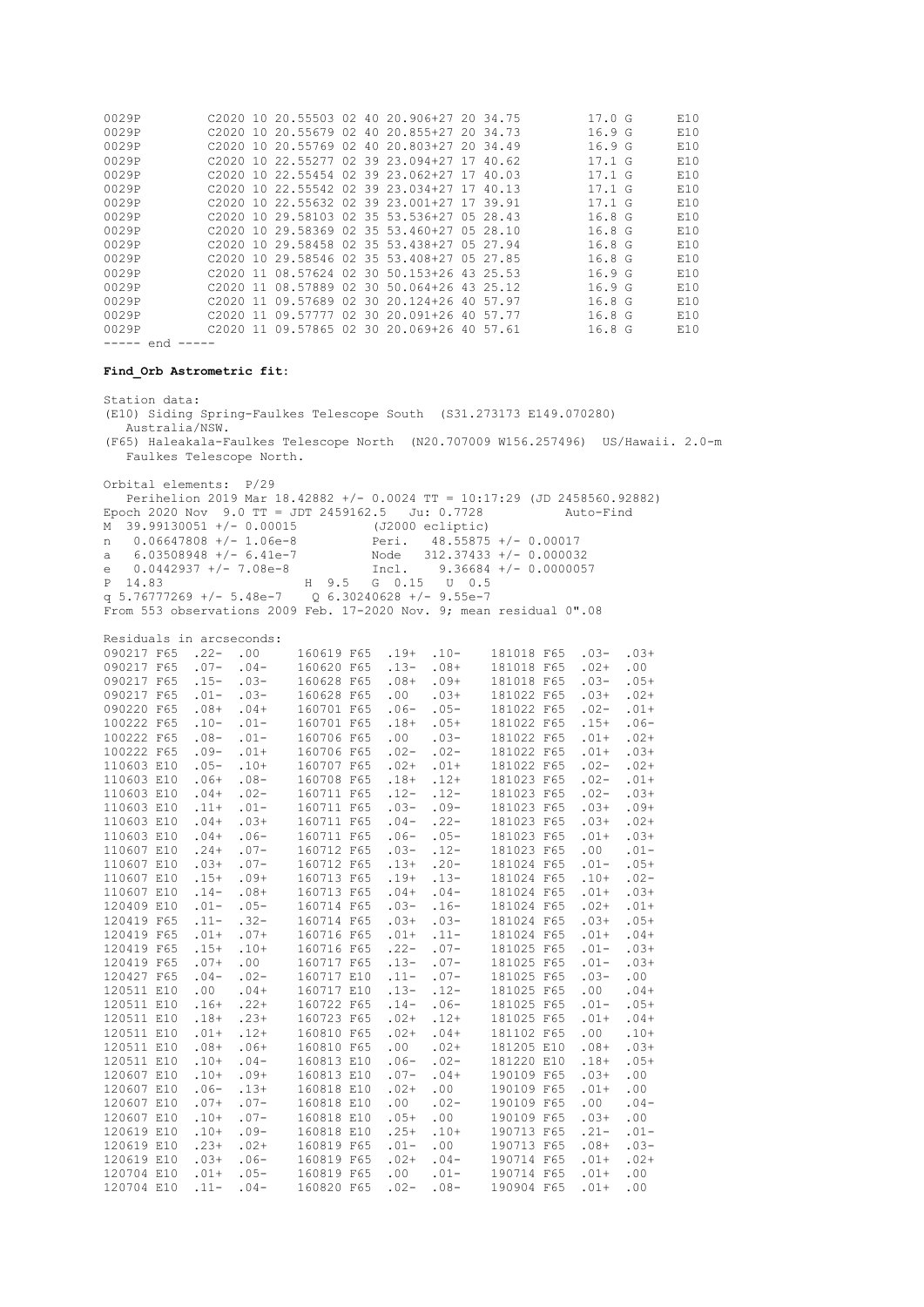| 120705 E10 |            | $.07 -$  | $.16+$  | 160820 F65 | $.06+$  | .00     | 190904 F65 | .00     | $.01 -$ |
|------------|------------|----------|---------|------------|---------|---------|------------|---------|---------|
| 120705 E10 |            | $.06+$   | $.18+$  | 160906 E10 | $.01+$  | $.04+$  | 190904 F65 | $.02 -$ | $.01 -$ |
| 120706 E10 |            | $.09-$   | $.02+$  | 161105 E10 | $.13-$  | $.07+$  | 190906 F65 | $.03-$  | .00     |
|            |            |          |         |            |         |         |            |         |         |
| 120706 E10 |            | $.11+$   | $.13+$  | 161110 F65 | $.04+$  | $.03+$  | 190906 F65 | $.05-$  | $.02+$  |
| 120706 E10 |            | $.05 -$  | $.08+$  | 161110 F65 | $.12+$  | $.07+$  | 190906 F65 | $.04-$  | $.01+$  |
|            |            | $.21+$   |         |            |         | $.07 -$ | 190909 E10 | $.03-$  | $.15+$  |
| 120706 E10 |            |          | $.21+$  | 161111 F65 | $.01+$  |         |            |         |         |
| 120716 E10 |            | $.06-$   | $.01 -$ | 161111 E10 | $.09-$  | $.02 -$ | 190909 E10 | $.13-$  | $.15-$  |
| 120716 E10 |            | $.25+$   | $.11+$  | 161111 E10 | $.09+$  | $.04+$  | 190909 E10 | $.24-$  | $.08-$  |
|            |            |          |         |            |         |         |            |         |         |
| 120731 E10 |            | $.05+$   | $.07 -$ | 161113 E10 | $.06+$  | $.04+$  | 190909 E10 | $.13+$  | $.10+$  |
| 120731 E10 |            | $.07-$   | $.01 -$ | 161113 E10 | $.06+$  | $.04+$  | 190911 F65 | $.05+$  | $.06+$  |
|            |            |          |         |            |         |         |            |         |         |
| 130403 E10 |            | $.03+$   | $.13+$  | 161115 E10 | $.04-$  | $.12-$  | 190911 F65 | $.02+$  | $.07+$  |
| 130403 E10 |            | $.21 -$  | $.11+$  | 161115 E10 | $.10+$  | $.03+$  | 190911 F65 | $.05+$  | $.06+$  |
| 130405 F65 |            | $.02+$   | $.01 -$ | 161116 E10 | $.06+$  | $.10-$  | 190911 F65 | $.02+$  | $.06+$  |
|            |            |          |         |            |         |         |            |         |         |
| 130410 E10 |            | $.08-$   | $.17-$  | 161116 E10 | .00     | $.12+$  | 190911 F65 | $.04+$  | .00     |
| 130410 E10 |            | $.12-$   | $.01+$  | 170327 E10 | $.02 -$ | $.05 -$ | 190911 F65 | $.01+$  | $.05+$  |
|            |            |          |         |            |         |         |            |         |         |
| 130410 E10 |            | $.09+$   | $.07+$  | 170327 E10 | $.12-$  | $.02+$  | 190925 F65 | $.06+$  | $.10+$  |
| 130410 E10 |            | $.06-$   | $.06-$  | 170327 E10 | $.01+$  | $.08+$  | 190925 E10 | $.13-$  | $.03-$  |
| 130410 E10 |            | .00      | $.02-$  | 170328 E10 | $.06-$  | $.02 -$ | 190928 F65 | $.10+$  | $.07+$  |
|            |            |          |         |            |         |         |            |         |         |
| 130410 E10 |            | $.01 -$  | $.15-$  | 170407 E10 | .00     | $.15-$  | 190928 F65 | $.16+$  | $.05+$  |
| 130412 E10 |            | $.06+$   | $.01 -$ | 170407 E10 | $.05+$  | $.04-$  | 190928 F65 | $.12+$  | $.06+$  |
|            |            |          |         |            |         |         |            |         |         |
| 130412 E10 |            | $.02 -$  | $.02+$  | 170407 E10 | $.13+$  | $.19+$  | 190928 F65 | $.14+$  | $.03+$  |
| 130528 E10 |            | $.02-$   | .00     | 170409 E10 | $.15-$  | $.12+$  | 191113 E10 | $.06-$  | $.06+$  |
| 130528 E10 |            | $.03-$   | .00     | 170409 E10 | $.08+$  | $.07 -$ | 191113 E10 | $.08-$  | $.09-$  |
|            |            |          |         |            |         |         |            |         |         |
| 130630 F65 |            | $.15+$   | $.02 -$ | 170413 E10 | .00     | $.07+$  | 191113 E10 | $.05+$  | $.01+$  |
| 130630 F65 |            | $.02+$   | $.18-$  | 170413 E10 | $.01+$  | $.17+$  | 191113 E10 | $.09+$  | $.05+$  |
|            |            |          |         |            |         |         |            |         |         |
| 130630 F65 |            | $.11+$   | $.09+$  | 170414 E10 | $.06-$  | $.08-$  | 191113 E10 | $.02+$  | $.01 -$ |
| 130630 F65 |            | $.03+$   | $.02-$  | 170414 E10 | $.06+$  | $.13-$  | 191113 E10 | $.04-$  | $.01+$  |
| 130630 F65 |            | $.04+$   | .00     | 170414 E10 | $.15+$  | $.32-$  | 191113 E10 | $.05-$  | $.01+$  |
|            |            |          |         |            |         |         |            |         |         |
| 130703 F65 |            | $.05+$   | $.06-$  | 170416 E10 | $.18+$  | $.04+$  | 191113 E10 | $.05 -$ | $.05 -$ |
| 130703 F65 |            | $.01 -$  | $.05+$  | 170416 E10 | $.21+$  | $.30-$  | 191113 E10 | $.04+$  | $.06+$  |
|            |            |          |         |            |         |         |            |         |         |
| 130703 F65 |            | $.10-$   | $.03-$  | 170504 F65 | $.02 -$ | $.08-$  | 191113 E10 | $.01 -$ | $.01+$  |
| 130703 F65 |            | $.03+$   | $.07 -$ | 170504 F65 | $.02 -$ | $.11-$  | 191114 E10 | $.06-$  | $.02-$  |
| 130703 F65 |            | $.05+$   | $.16-$  | 170507 F65 | $.03+$  | $.15-$  | 191114 E10 | $.04-$  | $.05+$  |
|            |            |          |         |            |         |         |            |         |         |
| 130704 F65 |            | $.04-$   | $.02 -$ | 170512 F65 | $.01 -$ | $.01 -$ | 191121 E10 | $.02+$  | $.02 -$ |
| 130704 F65 |            | $.05+$   | $.06-$  | 170512 F65 | $.04-$  | $.05+$  | 191121 E10 | .00     | $.05 -$ |
|            |            |          |         | 170512 F65 |         |         | 191121 E10 | $.07-$  |         |
| 130704 F65 |            | $.05 -$  | $.03-$  |            | $.04+$  | $.03-$  |            |         | $.06+$  |
| 130704 F65 |            | $.02+$   | $.02-$  | 170520 E10 | $.08+$  | $.06 -$ | 191121 E10 | $.07-$  | .00     |
| 130704 F65 |            | $.03-$   | .00     | 170520 E10 | $.05 -$ | $.06+$  | 191121 E10 | .00     | $.02+$  |
|            |            |          |         |            |         |         |            |         |         |
| 130709 F65 |            | $.04-$   | $.02-$  | 170522 F65 | $.03+$  | $.02-$  | 191121 E10 | .00     | $.03+$  |
| 130709 F65 |            | .00.     | $.01+$  | 170522 E10 | $.11+$  | $.18+$  | 191121 E10 | $.02 -$ | $.01+$  |
| 130713 F65 |            | $.03+$   | $.05+$  | 170522 E10 | $.07+$  | .00     | 191121 E10 | $.03+$  | $.06+$  |
|            |            |          |         |            |         |         |            |         |         |
| 130713 F65 |            | $.03+$   | $.03+$  | 170525 E10 | $.03-$  | .00     | 191121 E10 | $.02+$  | $.03+$  |
| 130713 F65 |            | $.04+$   | $.07-$  | 170525 E10 | $.11+$  | $.17+$  | 191128 E10 | $.04-$  | $.11+$  |
|            |            |          |         |            |         |         |            |         |         |
| 130713 F65 |            | $.04+$   | $.04-$  | 170526 F65 | $.05+$  | $.01+$  | 191128 E10 | $.03-$  | $.15+$  |
| 130713 F65 |            | .00      | $.01 -$ | 170526 E10 | $.05-$  | $.05 -$ | 191218 E10 | $.09-$  | $.06-$  |
| 130715 F65 |            | $.09-$   | $.13+$  | 170527 F65 | $.07+$  | $.02+$  | 191218 E10 | $.01+$  | $.04+$  |
|            |            |          |         |            |         |         |            |         |         |
| 140806 E10 |            | $.01+$   | $.04-$  | 170527 F65 | $.06+$  | $.02+$  | 191218 E10 | $.07 -$ | $.02-$  |
| 140806 E10 |            | .00.     | $.06-$  | 170531 F65 | $.01+$  | $.01+$  | 191219 E10 | $.14+$  | $.03-$  |
|            |            |          |         |            |         |         |            |         |         |
| 140806 E10 |            | .00      | $.01 -$ | 170601 F65 | $.10-$  | $.09-$  | 191219 E10 | $.05-$  | $.06-$  |
| 140806 E10 |            | $.01+$   | $.04-$  | 170602 F65 | .00     | $.06+$  | 191219 E10 | $.09+$  | $.29 -$ |
| 140814 E10 |            | $.26+$   | $.07-$  | 170602 F65 | $.01+$  | $.03+$  | 191220 F65 | $.01 -$ | $.11-$  |
|            |            |          |         |            |         |         |            |         |         |
| 140829 E10 |            | $.03-$   | $.06-$  | 170603 F65 | $.24+$  | $.04+$  | 191220 F65 | $.10+$  | $.10-$  |
| 140829 E10 |            | $.05+$   | $.04-$  | 170603 F65 | $.14+$  | $.01+$  | 191220 F65 | $.04+$  | $.11-$  |
| 140829 E10 |            | $.18+$   | $.05+$  | 170605 F65 | $.07 -$ | $.01+$  | 191220 F65 | $.07+$  | $.03-$  |
|            |            |          |         |            |         |         |            |         |         |
| 140829 E10 |            | $.05 -$  | $.02+$  | 170605 F65 | $.07+$  | $.15-$  | 191220 F65 | $.09+$  | $.06+$  |
| 140831 E10 |            | $.04-$   | $.03+$  | 170606 E10 | $.07 -$ | $.03+$  | 191220 F65 | $.03-$  | $.03-$  |
| 140831 E10 |            | $.01 -$  | .00     | 170606 E10 | $.09-$  | $.12+$  | 191224 F65 | $.02 -$ | $.01+$  |
|            |            |          |         |            |         |         |            |         |         |
| 140831 E10 |            | $.03+$   | $.05+$  | 170606 E10 | $.12+$  | .00     | 191224 F65 | $.01+$  | $.01 -$ |
| 140904 E10 |            | $.02+$   | $.02-$  | 170723 E10 | .00     | $.22+$  | 191224 F65 | $.01 -$ | $.01+$  |
|            |            |          |         |            |         |         |            |         |         |
| 140907 E10 |            | $.00 \,$ | $.02 -$ | 170723 E10 | $.11-$  | $.09-$  | 191224 F65 | $.02-$  | $.04+$  |
| 140907 E10 |            | $.03-$   | $.14+$  | 170723 E10 | .00     | .00     | 191224 F65 | $.03-$  | $.03+$  |
| 140908 E10 |            | $.02+$   | $.11-$  | 170724 E10 | $.06+$  | $.04-$  | 191228 F65 | $.01 -$ | $.02-$  |
|            |            |          |         |            |         |         |            |         |         |
| 140909 E10 |            | $.04+$   | $.02 -$ | 170724 E10 | $.02+$  | $.11+$  | 191228 F65 | $.03-$  | $.01 -$ |
| 140909 E10 |            | $.04-$   | $.06-$  | 170725 E10 | $.11-$  | $.05+$  | 191228 F65 | $.03-$  | $.03-$  |
|            |            |          |         |            |         |         |            |         |         |
| 140909 E10 |            | $.04-$   | $.04-$  | 170725 E10 | $.16-$  | $.06-$  | 191228 F65 | $.07+$  | $.05+$  |
| 140910 E10 |            | $.01 -$  | $.04-$  | 170725 E10 | $.03+$  | $.10+$  | 191228 F65 | $.09+$  | $.02+$  |
| 140910 E10 |            | $.01+$   | $.04+$  | 170725 E10 | $.16-$  | $.04+$  | 191229 F65 | $.02 -$ | .00     |
|            |            |          |         |            |         |         |            |         |         |
| 140911 E10 |            | $.02 -$  | $.05+$  | 170726 F65 | $.05 -$ | .00     | 191229 F65 | $.00\,$ | $.01+$  |
| 140911 E10 |            | $.08-$   | $.04+$  | 170726 F65 | $.02 -$ | $.01+$  | 191229 F65 | $.01 -$ | $.01 -$ |
|            |            |          |         |            |         |         |            |         |         |
| 140911 E10 |            | $.04-$   | $.03+$  | 170726 F65 | $.05-$  | .00     | 191231 F65 | $.06+$  | $.06+$  |
| 140912 E10 |            | $.03-$   | $.01 -$ | 170728 E10 | $.07-$  | $.09-$  | 191231 F65 | $.03+$  | .00     |
| 140912 E10 |            | $.02 -$  | $.01+$  | 170728 E10 | $.09+$  | $.18+$  | 191231 F65 | $.09-$  | $.03+$  |
|            |            |          |         |            |         |         |            |         |         |
| 140912 E10 |            | $.05 -$  | $.02+$  | 170728 E10 | $.10+$  | $.15+$  | 200101 F65 | $.02+$  | .00     |
| 140913 E10 |            | $.08+$   | $.01+$  | 170728 E10 | $.07+$  | $.05+$  | 200101 F65 | $.03+$  | $.01+$  |
| 140913 E10 |            | $.07+$   | $.02+$  | 170730 F65 | $.12+$  | $.10+$  | 200101 F65 | .00     | $.01+$  |
|            |            |          |         |            |         |         |            |         |         |
| 140913 E10 |            | $.09+$   | $.02+$  | 170730 F65 | $.10+$  | $.02+$  | 200101 F65 | $.01 -$ | $.01+$  |
|            | 140917 E10 | $.06+$   | $.09+$  | 170730 F65 | $.05+$  | $.05 -$ | 200101 F65 | $.01+$  | $.01+$  |